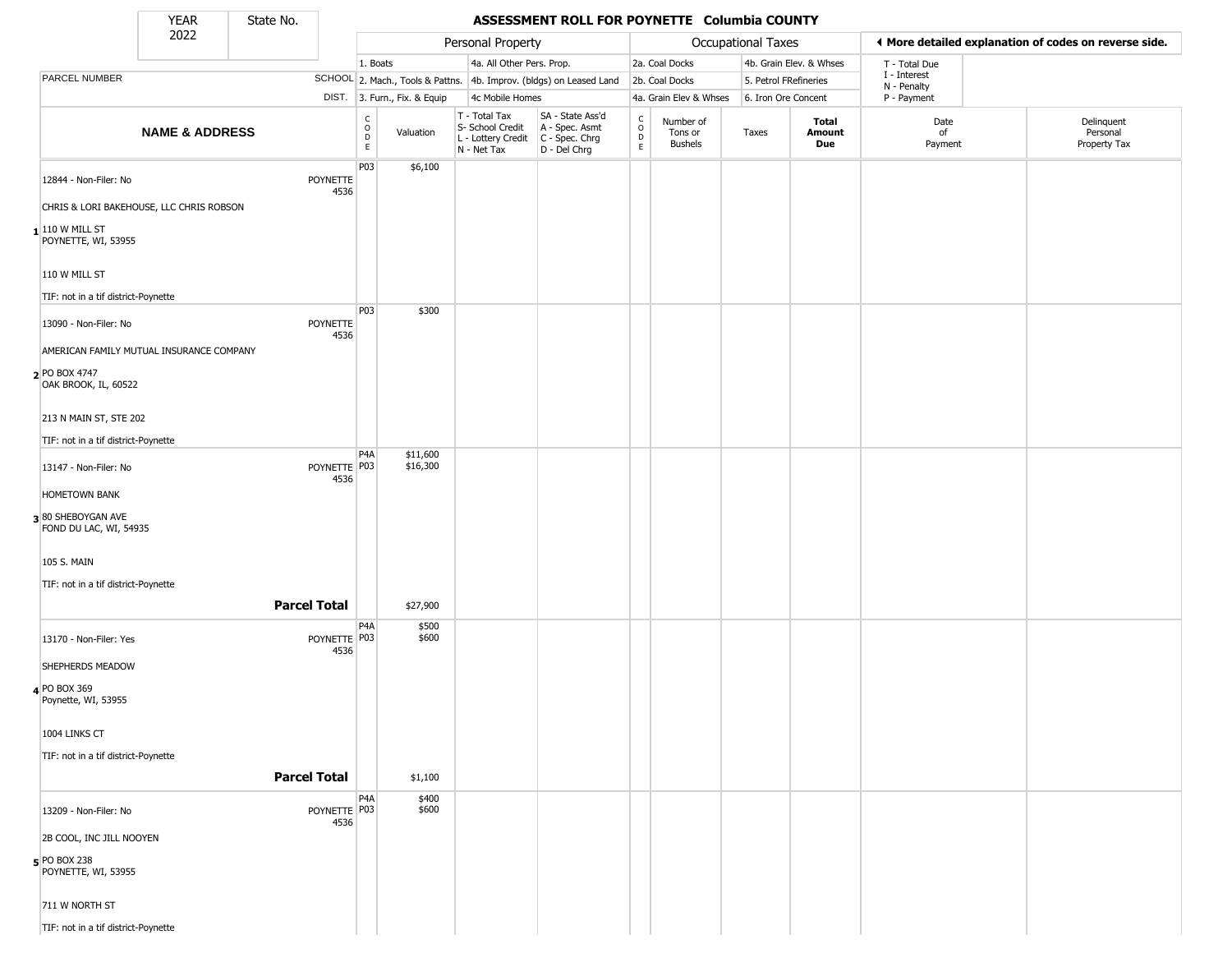|                                                     | <b>YEAR</b>               | State No.           |                      |                                              |                              |                                                                        | ASSESSMENT ROLL FOR POYNETTE Columbia COUNTY                         |                                            |                                        |                       |                         |                             |                                                       |
|-----------------------------------------------------|---------------------------|---------------------|----------------------|----------------------------------------------|------------------------------|------------------------------------------------------------------------|----------------------------------------------------------------------|--------------------------------------------|----------------------------------------|-----------------------|-------------------------|-----------------------------|-------------------------------------------------------|
|                                                     | 2022                      |                     |                      |                                              |                              | Personal Property                                                      |                                                                      |                                            |                                        | Occupational Taxes    |                         |                             | ♦ More detailed explanation of codes on reverse side. |
|                                                     |                           |                     |                      | 1. Boats                                     |                              | 4a. All Other Pers. Prop.                                              |                                                                      |                                            | 2a. Coal Docks                         |                       | 4b. Grain Elev. & Whses | T - Total Due               |                                                       |
| <b>PARCEL NUMBER</b>                                |                           |                     |                      |                                              |                              |                                                                        | SCHOOL 2. Mach., Tools & Pattns. 4b. Improv. (bldgs) on Leased Land  |                                            | 2b. Coal Docks                         | 5. Petrol FRefineries |                         | I - Interest<br>N - Penalty |                                                       |
|                                                     |                           |                     |                      |                                              | DIST. 3. Furn., Fix. & Equip | 4c Mobile Homes                                                        |                                                                      |                                            | 4a. Grain Elev & Whses                 | 6. Iron Ore Concent   |                         | P - Payment                 |                                                       |
|                                                     | <b>NAME &amp; ADDRESS</b> |                     |                      | $\mathsf{C}$<br>$\circ$<br>$\mathsf{D}$<br>E | Valuation                    | T - Total Tax<br>S- School Credit<br>L - Lottery Credit<br>N - Net Tax | SA - State Ass'd<br>A - Spec. Asmt<br>C - Spec. Chrg<br>D - Del Chrg | $\begin{array}{c} C \\ 0 \\ E \end{array}$ | Number of<br>Tons or<br><b>Bushels</b> | Taxes                 | Total<br>Amount<br>Due  | Date<br>of<br>Payment       | Delinquent<br>Personal<br>Property Tax                |
|                                                     |                           | <b>Parcel Total</b> |                      |                                              | \$1,000                      |                                                                        |                                                                      |                                            |                                        |                       |                         |                             |                                                       |
| 13792 - Non-Filer: Yes                              |                           |                     | POYNETTE P03<br>4536 | P <sub>4</sub> A                             | \$1,500<br>\$17,500          |                                                                        |                                                                      |                                            |                                        |                       |                         |                             |                                                       |
| WM SCHULTZ PROPERTIES, LLC                          |                           |                     |                      |                                              |                              |                                                                        |                                                                      |                                            |                                        |                       |                         |                             |                                                       |
| $6$ 1220 N MAIN ST<br>VIROQUA, WI, 54665            |                           |                     |                      |                                              |                              |                                                                        |                                                                      |                                            |                                        |                       |                         |                             |                                                       |
| 523 N HWY 51                                        |                           |                     |                      |                                              |                              |                                                                        |                                                                      |                                            |                                        |                       |                         |                             |                                                       |
| TIF: not in a tif district-Poynette                 |                           |                     |                      |                                              |                              |                                                                        |                                                                      |                                            |                                        |                       |                         |                             |                                                       |
|                                                     |                           | <b>Parcel Total</b> |                      |                                              | \$19,000                     |                                                                        |                                                                      |                                            |                                        |                       |                         |                             |                                                       |
| 13871 - Non-Filer: No                               |                           |                     | POYNETTE<br>4536     | P03                                          | \$10,200                     |                                                                        |                                                                      |                                            |                                        |                       |                         |                             |                                                       |
| GREATAMERICA FINANCIAL SERVICES CORP                |                           |                     |                      |                                              |                              |                                                                        |                                                                      |                                            |                                        |                       |                         |                             |                                                       |
| 7 625 1ST ST SE, STE 800<br>CEDAR RAPIDS, IA, 52401 |                           |                     |                      |                                              |                              |                                                                        |                                                                      |                                            |                                        |                       |                         |                             |                                                       |
| <b>VARIOUS</b>                                      |                           |                     |                      |                                              |                              |                                                                        |                                                                      |                                            |                                        |                       |                         |                             |                                                       |
| TIF: not in a tif district-Poynette                 |                           |                     |                      |                                              |                              |                                                                        |                                                                      |                                            |                                        |                       |                         |                             |                                                       |
| 13896 - Non-Filer: No                               |                           |                     | POYNETTE<br>4536     | P03                                          | \$88,200                     |                                                                        |                                                                      |                                            |                                        |                       |                         |                             |                                                       |
| POYNETTE AMOCO FOOD SHOP, INC                       |                           |                     |                      |                                              |                              |                                                                        |                                                                      |                                            |                                        |                       |                         |                             |                                                       |
| 8 PO BOX 578<br>POYNETTE, WI, 53955                 |                           |                     |                      |                                              |                              |                                                                        |                                                                      |                                            |                                        |                       |                         |                             |                                                       |
| 306 HWY 51                                          |                           |                     |                      |                                              |                              |                                                                        |                                                                      |                                            |                                        |                       |                         |                             |                                                       |
| TIF: not in a tif district-Poynette                 |                           |                     |                      |                                              |                              |                                                                        |                                                                      |                                            |                                        |                       |                         |                             |                                                       |
| 13925 - Non-Filer: Yes                              |                           |                     | POYNETTE<br>4536     | P03                                          | \$17,600                     |                                                                        |                                                                      |                                            |                                        |                       |                         |                             |                                                       |
| POYNETTE VETERINARY CARE DR JAYNE YELK              |                           |                     |                      |                                              |                              |                                                                        |                                                                      |                                            |                                        |                       |                         |                             |                                                       |
| 9 201 N US HWY 51<br>POYNETTE, WI, 53955            |                           |                     |                      |                                              |                              |                                                                        |                                                                      |                                            |                                        |                       |                         |                             |                                                       |
| 201 N US HWY 51                                     |                           |                     |                      |                                              |                              |                                                                        |                                                                      |                                            |                                        |                       |                         |                             |                                                       |
| TIF: not in a tif district-Poynette                 |                           |                     |                      |                                              |                              |                                                                        |                                                                      |                                            |                                        |                       |                         |                             |                                                       |
| 13952 - Non-Filer: Yes                              |                           |                     | POYNETTE P03<br>4536 | P <sub>4</sub> A                             | \$100<br>\$800               |                                                                        |                                                                      |                                            |                                        |                       |                         |                             |                                                       |
| HALL CHIROPRACTIC ANGELA HALL                       |                           |                     |                      |                                              |                              |                                                                        |                                                                      |                                            |                                        |                       |                         |                             |                                                       |
| 10 PO BOX 398<br>POYNETTE, WI, 53955                |                           |                     |                      |                                              |                              |                                                                        |                                                                      |                                            |                                        |                       |                         |                             |                                                       |
| <b>110 N MAIN</b>                                   |                           |                     |                      |                                              |                              |                                                                        |                                                                      |                                            |                                        |                       |                         |                             |                                                       |
| TIF: not in a tif district-Poynette                 |                           |                     |                      |                                              |                              |                                                                        |                                                                      |                                            |                                        |                       |                         |                             |                                                       |
|                                                     |                           | <b>Parcel Total</b> |                      |                                              | \$900                        |                                                                        |                                                                      |                                            |                                        |                       |                         |                             |                                                       |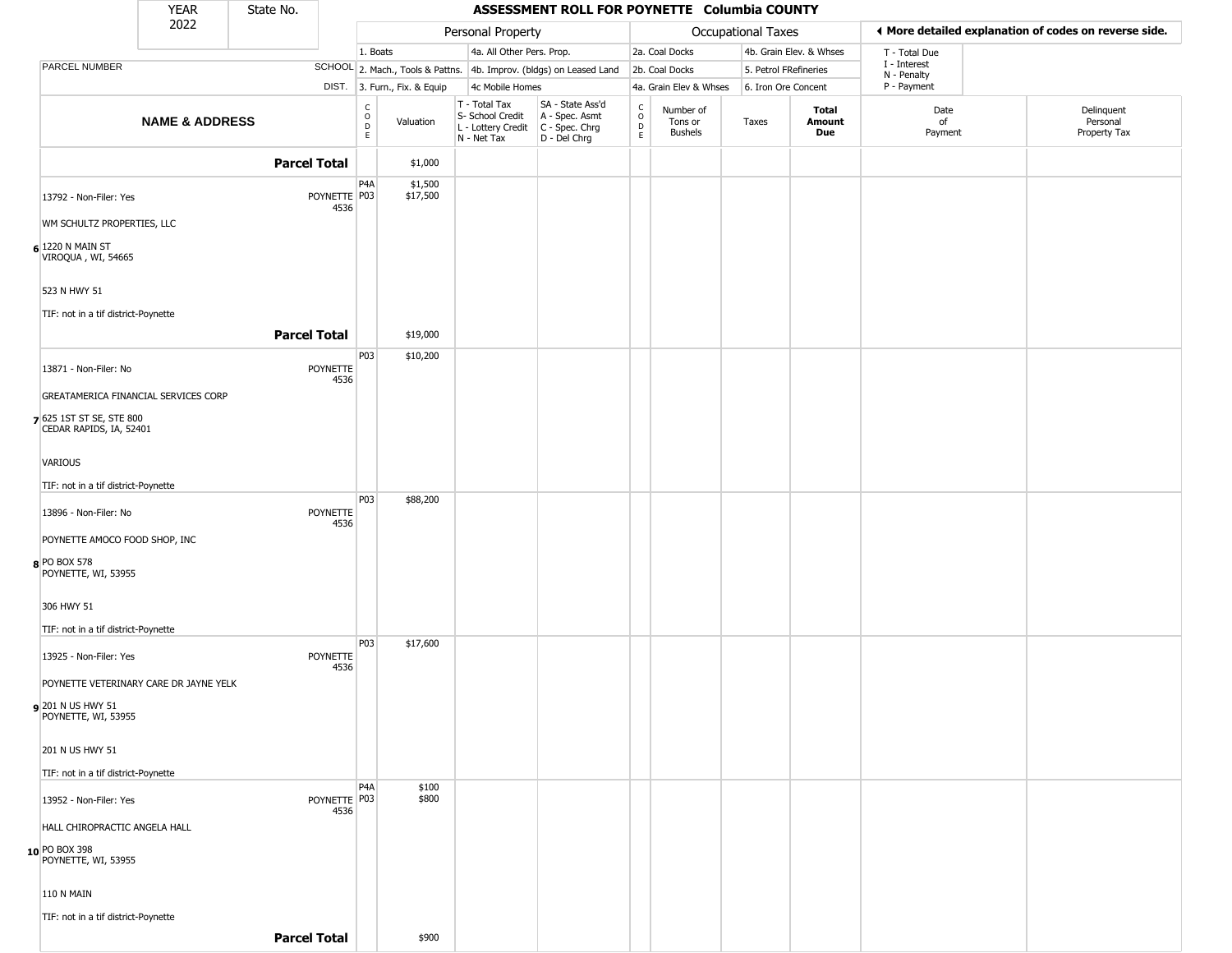|                                                                                          | <b>YEAR</b>               | State No.           |                      |                      |                              |                                                                                         | ASSESSMENT ROLL FOR POYNETTE Columbia COUNTY                        |                            |                                        |                       |                         |                             |                                                       |
|------------------------------------------------------------------------------------------|---------------------------|---------------------|----------------------|----------------------|------------------------------|-----------------------------------------------------------------------------------------|---------------------------------------------------------------------|----------------------------|----------------------------------------|-----------------------|-------------------------|-----------------------------|-------------------------------------------------------|
|                                                                                          | 2022                      |                     |                      |                      |                              | Personal Property                                                                       |                                                                     |                            |                                        | Occupational Taxes    |                         |                             | ♦ More detailed explanation of codes on reverse side. |
|                                                                                          |                           |                     |                      | 1. Boats             |                              | 4a. All Other Pers. Prop.                                                               |                                                                     |                            | 2a. Coal Docks                         |                       | 4b. Grain Elev. & Whses | T - Total Due               |                                                       |
| PARCEL NUMBER                                                                            |                           |                     |                      |                      |                              |                                                                                         | SCHOOL 2. Mach., Tools & Pattns. 4b. Improv. (bldgs) on Leased Land |                            | 2b. Coal Docks                         | 5. Petrol FRefineries |                         | I - Interest<br>N - Penalty |                                                       |
|                                                                                          |                           |                     |                      |                      | DIST. 3. Furn., Fix. & Equip | 4c Mobile Homes                                                                         |                                                                     |                            | 4a. Grain Elev & Whses                 | 6. Iron Ore Concent   |                         | P - Payment                 |                                                       |
|                                                                                          | <b>NAME &amp; ADDRESS</b> |                     |                      | $\rm _o^C$<br>D<br>E | Valuation                    | T - Total Tax<br>S- School Credit<br>L - Lottery Credit   C - Spec. Chrg<br>N - Net Tax | SA - State Ass'd<br>A - Spec. Asmt<br>D - Del Chrg                  | C<br>$\mathsf O$<br>D<br>E | Number of<br>Tons or<br><b>Bushels</b> | Taxes                 | Total<br>Amount<br>Due  | Date<br>of<br>Payment       | Delinquent<br>Personal<br>Property Tax                |
| 14028 - Non-Filer: Yes<br>Slim Up & Live Brita Schoeneberg                               |                           |                     | POYNETTE<br>4536     | P03                  | \$2,100                      |                                                                                         |                                                                     |                            |                                        |                       |                         |                             |                                                       |
| $11$ <sup>130</sup> N Franklin St<br>Poynette, WI, 53955                                 |                           |                     |                      |                      |                              |                                                                                         |                                                                     |                            |                                        |                       |                         |                             |                                                       |
| 130 N Franklin St<br>TIF: not in a tif district-Poynette                                 |                           |                     |                      |                      |                              |                                                                                         |                                                                     |                            |                                        |                       |                         |                             |                                                       |
| 14077 - Non-Filer: Yes<br>POYNETTE AUTO BODY, LLC LUCAS J WALZ                           |                           |                     | POYNETTE P03<br>4536 | P4A                  | \$500<br>\$1,000             |                                                                                         |                                                                     |                            |                                        |                       |                         |                             |                                                       |
| 12 705 W NORTH ST<br>Poynette, WI, 53955                                                 |                           |                     |                      |                      |                              |                                                                                         |                                                                     |                            |                                        |                       |                         |                             |                                                       |
| 705 W NORTH ST<br>TIF: not in a tif district-Poynette                                    |                           |                     |                      |                      |                              |                                                                                         |                                                                     |                            |                                        |                       |                         |                             |                                                       |
|                                                                                          |                           | <b>Parcel Total</b> |                      |                      | \$1,500                      |                                                                                         |                                                                     |                            |                                        |                       |                         |                             |                                                       |
| 14131 - Non-Filer: Yes                                                                   |                           |                     | POYNETTE<br>4536     | P <sub>4</sub> A     | \$200                        |                                                                                         |                                                                     |                            |                                        |                       |                         |                             |                                                       |
| <b>ICEBERG HOLDINGS</b><br>13 209 E NORTH ST<br>POYNETTE, WI, 53955                      |                           |                     |                      |                      |                              |                                                                                         |                                                                     |                            |                                        |                       |                         |                             |                                                       |
| 118 NORTHERN CT<br>TIF: not in a tif district-Poynette                                   |                           |                     |                      |                      |                              |                                                                                         |                                                                     |                            |                                        |                       |                         |                             |                                                       |
| 14248 - Non-Filer: Yes                                                                   |                           |                     | POYNETTE P03<br>4536 | P4A                  | \$400<br>\$7,100             |                                                                                         |                                                                     |                            |                                        |                       |                         |                             |                                                       |
| <b>BOARDMAN &amp; CLARK, LLP</b><br>14 PO BOX 927<br>MADISON, WI, 53701                  |                           |                     |                      |                      |                              |                                                                                         |                                                                     |                            |                                        |                       |                         |                             |                                                       |
| 111 N MAIN ST                                                                            |                           |                     |                      |                      |                              |                                                                                         |                                                                     |                            |                                        |                       |                         |                             |                                                       |
| TIF: not in a tif district-Poynette                                                      |                           | <b>Parcel Total</b> |                      |                      | \$7,500                      |                                                                                         |                                                                     |                            |                                        |                       |                         |                             |                                                       |
| 14314 - Non-Filer: No                                                                    |                           |                     | POYNETTE P03<br>4536 | P <sub>4</sub> A     | \$100<br>\$2,800             |                                                                                         |                                                                     |                            |                                        |                       |                         |                             |                                                       |
| SOSINSKY FOODS, LLC PIGGLY WIGGLY OF POYNETTE<br>15 621 US HWY 51<br>POYNETTE, WI, 53955 |                           |                     |                      |                      |                              |                                                                                         |                                                                     |                            |                                        |                       |                         |                             |                                                       |
| 621 US HWY 51                                                                            |                           |                     |                      |                      |                              |                                                                                         |                                                                     |                            |                                        |                       |                         |                             |                                                       |
| TIF: not in a tif district-Poynette                                                      |                           | <b>Parcel Total</b> |                      |                      | \$2,900                      |                                                                                         |                                                                     |                            |                                        |                       |                         |                             |                                                       |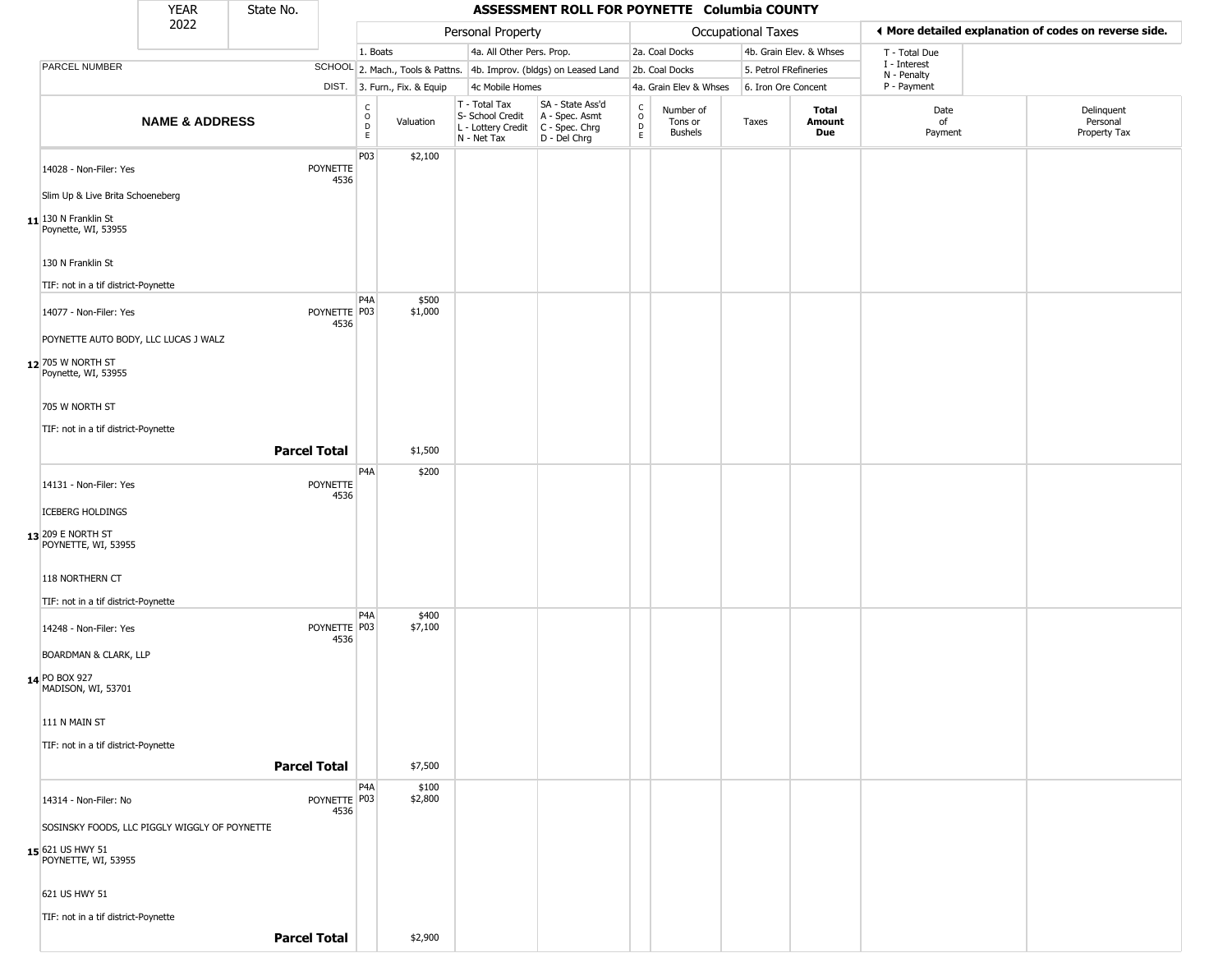|                                                       | <b>YEAR</b>               | State No. |                      |                  |                                  |                                                  | ASSESSMENT ROLL FOR POYNETTE Columbia COUNTY                                              |                              |                                        |                           |                         |                             |                                                       |
|-------------------------------------------------------|---------------------------|-----------|----------------------|------------------|----------------------------------|--------------------------------------------------|-------------------------------------------------------------------------------------------|------------------------------|----------------------------------------|---------------------------|-------------------------|-----------------------------|-------------------------------------------------------|
|                                                       | 2022                      |           |                      |                  |                                  | Personal Property                                |                                                                                           |                              |                                        | <b>Occupational Taxes</b> |                         |                             | ♦ More detailed explanation of codes on reverse side. |
|                                                       |                           |           |                      | 1. Boats         |                                  | 4a. All Other Pers. Prop.                        |                                                                                           |                              | 2a. Coal Docks                         |                           | 4b. Grain Elev. & Whses | T - Total Due               |                                                       |
| PARCEL NUMBER                                         |                           |           |                      |                  | SCHOOL 2. Mach., Tools & Pattns. |                                                  | 4b. Improv. (bldgs) on Leased Land                                                        |                              | 2b. Coal Docks                         | 5. Petrol FRefineries     |                         | I - Interest<br>N - Penalty |                                                       |
|                                                       |                           |           |                      |                  | DIST. 3. Furn., Fix. & Equip     | 4c Mobile Homes                                  |                                                                                           |                              | 4a. Grain Elev & Whses                 | 6. Iron Ore Concent       |                         | P - Payment                 |                                                       |
|                                                       | <b>NAME &amp; ADDRESS</b> |           |                      | C<br>D<br>E<br>E | Valuation                        | T - Total Tax<br>S- School Credit<br>N - Net Tax | SA - State Ass'd<br>A - Spec. Asmt<br>L - Lottery Credit   C - Spec. Chrg<br>D - Del Chrg | $\delta$<br>D<br>$\mathsf E$ | Number of<br>Tons or<br><b>Bushels</b> | Taxes                     | Total<br>Amount<br>Due  | Date<br>of<br>Payment       | Delinquent<br>Personal<br>Property Tax                |
| 14358 - Non-Filer: Yes                                |                           |           | POYNETTE<br>4536     | P03              | \$800                            |                                                  |                                                                                           |                              |                                        |                           |                         |                             |                                                       |
| Prime Mechanical Of WI LLC Bryan Ramlow               |                           |           |                      |                  |                                  |                                                  |                                                                                           |                              |                                        |                           |                         |                             |                                                       |
| 16 <sup>429</sup> SANDERSON ST<br>POYNETTE, WI, 53955 |                           |           |                      |                  |                                  |                                                  |                                                                                           |                              |                                        |                           |                         |                             |                                                       |
| 429 SANDERSON ST                                      |                           |           |                      |                  |                                  |                                                  |                                                                                           |                              |                                        |                           |                         |                             |                                                       |
| TIF: not in a tif district-Poynette                   |                           |           |                      |                  |                                  |                                                  |                                                                                           |                              |                                        |                           |                         |                             |                                                       |
| 14452 - Non-Filer: No                                 |                           |           | POYNETTE<br>4536     | P03              | \$200                            |                                                  |                                                                                           |                              |                                        |                           |                         |                             |                                                       |
| PFLANZ FUNERAL SERVICE, INC JEANNE M MUNDT            |                           |           |                      |                  |                                  |                                                  |                                                                                           |                              |                                        |                           |                         |                             |                                                       |
| 17 430 W WISCONSIN ST<br>PORTAGE, WI, 53901           |                           |           |                      |                  |                                  |                                                  |                                                                                           |                              |                                        |                           |                         |                             |                                                       |
| 426 E WASHINGTON ST.                                  |                           |           |                      |                  |                                  |                                                  |                                                                                           |                              |                                        |                           |                         |                             |                                                       |
| TIF: not in a tif district-Poynette                   |                           |           |                      |                  |                                  |                                                  |                                                                                           |                              |                                        |                           |                         |                             |                                                       |
| 14473 - Non-Filer: No                                 |                           |           | POYNETTE P03<br>4536 | P <sub>4</sub> A | \$1,900<br>\$7,500               |                                                  |                                                                                           |                              |                                        |                           |                         |                             |                                                       |
| PETER G HILL, DDS PETER G HILL                        |                           |           |                      |                  |                                  |                                                  |                                                                                           |                              |                                        |                           |                         |                             |                                                       |
| 18 PO BOX 579<br>Poynette, WI, 53955-0579             |                           |           |                      |                  |                                  |                                                  |                                                                                           |                              |                                        |                           |                         |                             |                                                       |
| 110 N MAIN ST                                         |                           |           |                      |                  |                                  |                                                  |                                                                                           |                              |                                        |                           |                         |                             |                                                       |
| TIF: not in a tif district-Poynette                   |                           |           |                      |                  |                                  |                                                  |                                                                                           |                              |                                        |                           |                         |                             |                                                       |
|                                                       |                           |           | <b>Parcel Total</b>  |                  | \$9,400                          |                                                  |                                                                                           |                              |                                        |                           |                         |                             |                                                       |
|                                                       |                           |           |                      | P03              | \$100                            |                                                  |                                                                                           |                              |                                        |                           |                         |                             |                                                       |
| 14507 - Non-Filer: Yes                                |                           |           | POYNETTE<br>4536     |                  |                                  |                                                  |                                                                                           |                              |                                        |                           |                         |                             |                                                       |
| <b>BADGER AMUSEMENTS, INC</b>                         |                           |           |                      |                  |                                  |                                                  |                                                                                           |                              |                                        |                           |                         |                             |                                                       |
| 19306-B MORAVIAN VALLEY RD<br>WAUNAKEE, WI, 53597     |                           |           |                      |                  |                                  |                                                  |                                                                                           |                              |                                        |                           |                         |                             |                                                       |
| VARIOUS                                               |                           |           |                      |                  |                                  |                                                  |                                                                                           |                              |                                        |                           |                         |                             |                                                       |
| TIF: not in a tif district-Poynette                   |                           |           |                      |                  |                                  |                                                  |                                                                                           |                              |                                        |                           |                         |                             |                                                       |
| 14539 - Non-Filer: No                                 |                           |           | POYNETTE<br>4536     | P03              | \$200                            |                                                  |                                                                                           |                              |                                        |                           |                         |                             |                                                       |
| ELSING OIL COMPANY, INC GARY ELSING                   |                           |           |                      |                  |                                  |                                                  |                                                                                           |                              |                                        |                           |                         |                             |                                                       |
| 20 PO BOX 85<br>POYNETTE, WI, 53955                   |                           |           |                      |                  |                                  |                                                  |                                                                                           |                              |                                        |                           |                         |                             |                                                       |
| 231 OLD SETTLERS TRAIL                                |                           |           |                      |                  |                                  |                                                  |                                                                                           |                              |                                        |                           |                         |                             |                                                       |
| TIF: not in a tif district-Poynette                   |                           |           |                      |                  |                                  |                                                  |                                                                                           |                              |                                        |                           |                         |                             |                                                       |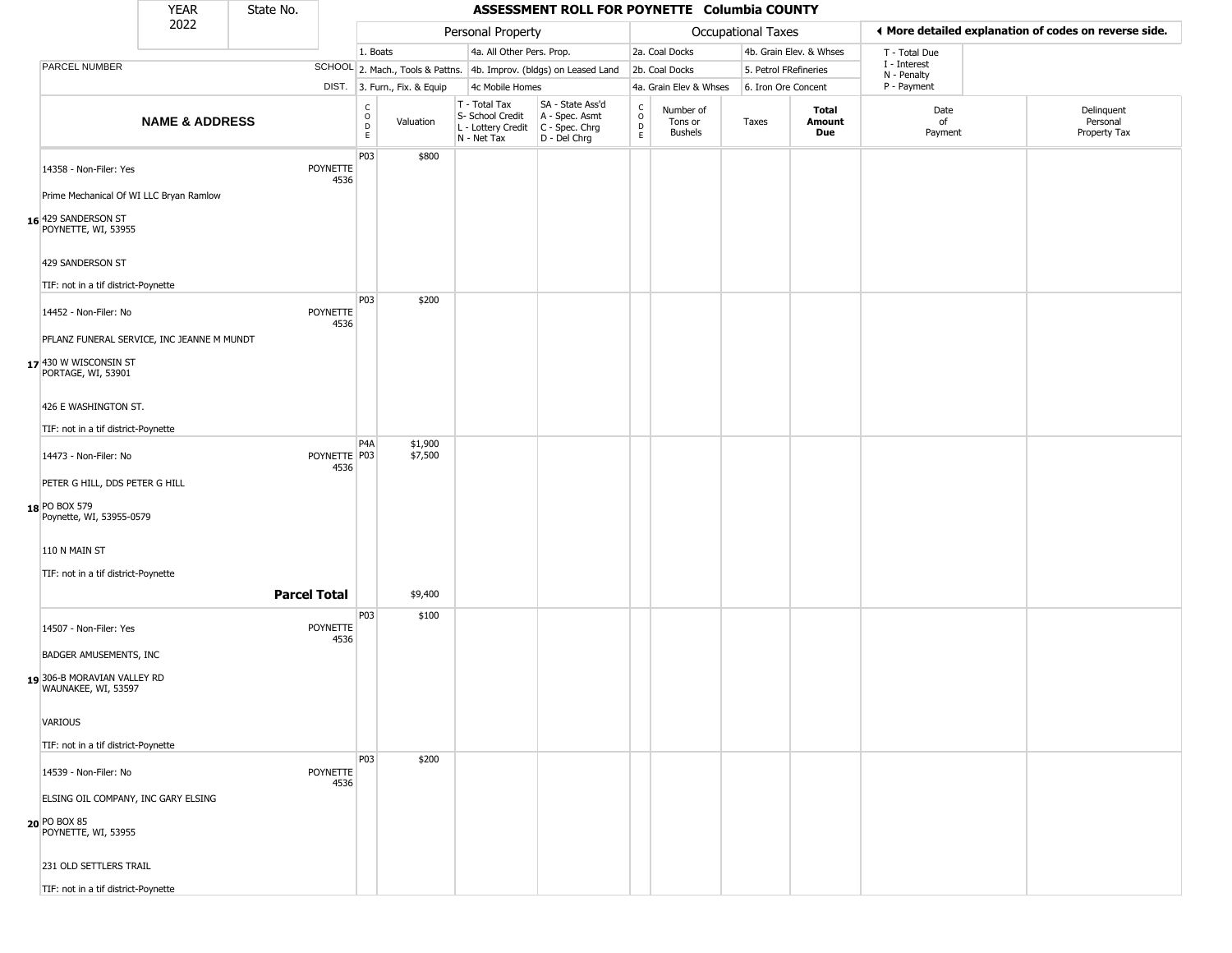|                                                      | <b>YEAR</b>                                                | State No.           |                         |                                   |                              |                                                  | ASSESSMENT ROLL FOR POYNETTE Columbia COUNTY                                              |                                   |                                        |                       |                         |                             |                                                       |
|------------------------------------------------------|------------------------------------------------------------|---------------------|-------------------------|-----------------------------------|------------------------------|--------------------------------------------------|-------------------------------------------------------------------------------------------|-----------------------------------|----------------------------------------|-----------------------|-------------------------|-----------------------------|-------------------------------------------------------|
|                                                      | 2022                                                       |                     |                         |                                   |                              | Personal Property                                |                                                                                           |                                   |                                        | Occupational Taxes    |                         |                             | I More detailed explanation of codes on reverse side. |
|                                                      |                                                            |                     |                         | 1. Boats                          |                              |                                                  | 4a. All Other Pers. Prop.                                                                 |                                   | 2a. Coal Docks                         |                       | 4b. Grain Elev. & Whses | T - Total Due               |                                                       |
| PARCEL NUMBER                                        |                                                            |                     |                         |                                   |                              |                                                  | SCHOOL 2. Mach., Tools & Pattns. 4b. Improv. (bldgs) on Leased Land                       |                                   | 2b. Coal Docks                         | 5. Petrol FRefineries |                         | I - Interest<br>N - Penalty |                                                       |
|                                                      |                                                            |                     |                         |                                   | DIST. 3. Furn., Fix. & Equip | 4c Mobile Homes                                  |                                                                                           |                                   | 4a. Grain Elev & Whses                 | 6. Iron Ore Concent   |                         | P - Payment                 |                                                       |
|                                                      | <b>NAME &amp; ADDRESS</b>                                  |                     |                         | $\frac{c}{0}$<br>$\mathsf D$<br>E | Valuation                    | T - Total Tax<br>S- School Credit<br>N - Net Tax | SA - State Ass'd<br>A - Spec. Asmt<br>L - Lottery Credit   C - Spec. Chrg<br>D - Del Chrg | C<br>$\circ$<br>$\mathsf{D}$<br>E | Number of<br>Tons or<br><b>Bushels</b> | Taxes                 | Total<br>Amount<br>Due  | Date<br>of<br>Payment       | Delinquent<br>Personal<br>Property Tax                |
| 14576 - Non-Filer: No                                |                                                            |                     | <b>POYNETTE</b><br>4536 | P03                               | \$1,400                      |                                                  |                                                                                           |                                   |                                        |                       |                         |                             |                                                       |
|                                                      | MAIN STREET YOUNGSTERS OF POYNETTE, INC PEGGY M. TOMLINSON |                     |                         |                                   |                              |                                                  |                                                                                           |                                   |                                        |                       |                         |                             |                                                       |
| $21$ <sup>316</sup> N MAIN ST<br>Poynette, WI, 53955 |                                                            |                     |                         |                                   |                              |                                                  |                                                                                           |                                   |                                        |                       |                         |                             |                                                       |
| 316 N MAIN ST                                        |                                                            |                     |                         |                                   |                              |                                                  |                                                                                           |                                   |                                        |                       |                         |                             |                                                       |
|                                                      | TIF: not in a tif district-Poynette                        |                     |                         |                                   |                              |                                                  |                                                                                           |                                   |                                        |                       |                         |                             |                                                       |
| 14610 - Non-Filer: No                                |                                                            |                     | POYNETTE e<br>4536 Ass  | Stat                              | \$0                          |                                                  |                                                                                           |                                   |                                        |                       |                         |                             |                                                       |
| ICEBERG INVESTORS, LLC                               |                                                            |                     |                         | ess<br>ed                         |                              |                                                  |                                                                                           |                                   |                                        |                       |                         |                             |                                                       |
| 22 651 NORTHERN CT<br>Poynette, WI, 53955            |                                                            |                     |                         |                                   |                              |                                                  |                                                                                           |                                   |                                        |                       |                         |                             |                                                       |
| VARIOUS                                              |                                                            |                     |                         |                                   |                              |                                                  |                                                                                           |                                   |                                        |                       |                         |                             |                                                       |
|                                                      | TIF: not in a tif district-Poynette                        |                     |                         |                                   |                              |                                                  |                                                                                           |                                   |                                        |                       |                         |                             |                                                       |
| 14616 - Non-Filer: Yes                               |                                                            |                     | POYNETTE P03<br>4536    | P <sub>4</sub> A                  | \$100<br>\$700               |                                                  |                                                                                           |                                   |                                        |                       |                         |                             |                                                       |
|                                                      | RURAL MUTUAL INS COMPANY CARMEN KATSMA AND ANDORA AYALA    |                     |                         |                                   |                              |                                                  |                                                                                           |                                   |                                        |                       |                         |                             |                                                       |
| 23 221 N HWY 51 #C<br>POYNETTE, WI, 53955            |                                                            |                     |                         |                                   |                              |                                                  |                                                                                           |                                   |                                        |                       |                         |                             |                                                       |
| 221 N HWY 51 #C                                      |                                                            |                     |                         |                                   |                              |                                                  |                                                                                           |                                   |                                        |                       |                         |                             |                                                       |
|                                                      | TIF: not in a tif district-Poynette                        |                     |                         |                                   |                              |                                                  |                                                                                           |                                   |                                        |                       |                         |                             |                                                       |
|                                                      |                                                            | <b>Parcel Total</b> |                         |                                   | \$800                        |                                                  |                                                                                           |                                   |                                        |                       |                         |                             |                                                       |
| 14643 - Non-Filer: Yes                               |                                                            |                     | POYNETTE<br>4536        | P03                               | \$8,500                      |                                                  |                                                                                           |                                   |                                        |                       |                         |                             |                                                       |
|                                                      | Mark Rowley Enterprises DBA Harmony Bar                    |                     |                         |                                   |                              |                                                  |                                                                                           |                                   |                                        |                       |                         |                             |                                                       |
| 24 N3603 USH 51<br>Poynette, WI, 53955               |                                                            |                     |                         |                                   |                              |                                                  |                                                                                           |                                   |                                        |                       |                         |                             |                                                       |
| 119 N MAIN ST                                        |                                                            |                     |                         |                                   |                              |                                                  |                                                                                           |                                   |                                        |                       |                         |                             |                                                       |
|                                                      | TIF: not in a tif district-Poynette                        |                     |                         |                                   |                              |                                                  |                                                                                           |                                   |                                        |                       |                         |                             |                                                       |
| 14653 - Non-Filer: Yes                               |                                                            |                     | POYNETTE P4A<br>4536    | <b>P03</b>                        | \$1,000<br>\$3,100           |                                                  |                                                                                           |                                   |                                        |                       |                         |                             |                                                       |
|                                                      | HEAD INN, LLC HEATHER TOMPKINS                             |                     |                         |                                   |                              |                                                  |                                                                                           |                                   |                                        |                       |                         |                             |                                                       |
| 25 532 N USH 51<br>Poynette, WI, 53955               |                                                            |                     |                         |                                   |                              |                                                  |                                                                                           |                                   |                                        |                       |                         |                             |                                                       |
| 532 N USH 51                                         |                                                            |                     |                         |                                   |                              |                                                  |                                                                                           |                                   |                                        |                       |                         |                             |                                                       |
|                                                      | TIF: not in a tif district-Poynette                        |                     |                         |                                   |                              |                                                  |                                                                                           |                                   |                                        |                       |                         |                             |                                                       |
|                                                      |                                                            | <b>Parcel Total</b> |                         |                                   | \$4,100                      |                                                  |                                                                                           |                                   |                                        |                       |                         |                             |                                                       |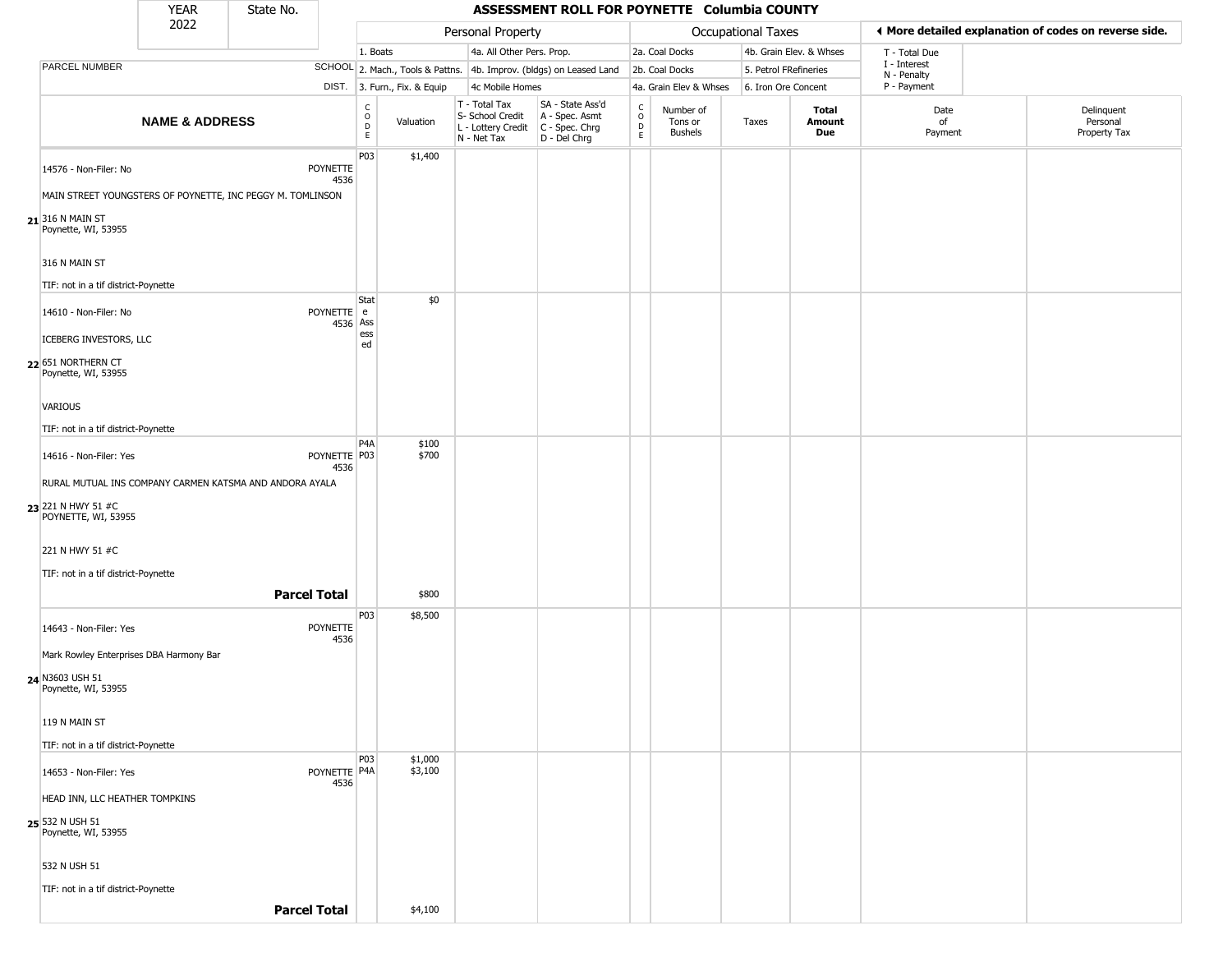|                                                                                       | <b>YEAR</b>               | State No.           |                         |                  |                              |                                                  | ASSESSMENT ROLL FOR POYNETTE Columbia COUNTY                                              |                               |                                        |                           |                         |                             |                                                       |
|---------------------------------------------------------------------------------------|---------------------------|---------------------|-------------------------|------------------|------------------------------|--------------------------------------------------|-------------------------------------------------------------------------------------------|-------------------------------|----------------------------------------|---------------------------|-------------------------|-----------------------------|-------------------------------------------------------|
|                                                                                       | 2022                      |                     |                         |                  |                              | Personal Property                                |                                                                                           |                               |                                        | <b>Occupational Taxes</b> |                         |                             | ◀ More detailed explanation of codes on reverse side. |
|                                                                                       |                           |                     |                         | 1. Boats         |                              | 4a. All Other Pers. Prop.                        |                                                                                           |                               | 2a. Coal Docks                         |                           | 4b. Grain Elev. & Whses | T - Total Due               |                                                       |
| PARCEL NUMBER                                                                         |                           |                     |                         |                  |                              |                                                  | SCHOOL 2. Mach., Tools & Pattns. 4b. Improv. (bldgs) on Leased Land                       |                               | 2b. Coal Docks                         | 5. Petrol FRefineries     |                         | I - Interest<br>N - Penalty |                                                       |
|                                                                                       |                           |                     |                         |                  | DIST. 3. Furn., Fix. & Equip | 4c Mobile Homes                                  |                                                                                           |                               | 4a. Grain Elev & Whses                 | 6. Iron Ore Concent       |                         | P - Payment                 |                                                       |
|                                                                                       | <b>NAME &amp; ADDRESS</b> |                     |                         | C<br>D<br>D<br>E | Valuation                    | T - Total Tax<br>S- School Credit<br>N - Net Tax | SA - State Ass'd<br>A - Spec. Asmt<br>L - Lottery Credit   C - Spec. Chrg<br>D - Del Chrg | $_{\rm o}^{\rm c}$<br>D<br>E. | Number of<br>Tons or<br><b>Bushels</b> | Taxes                     | Total<br>Amount<br>Due  | Date<br>of<br>Payment       | Delinquent<br>Personal<br>Property Tax                |
| 14692 - Non-Filer: No                                                                 |                           |                     | <b>POYNETTE</b><br>4536 | P <sub>4</sub> A | \$200                        |                                                  |                                                                                           |                               |                                        |                           |                         |                             |                                                       |
| TNT SHARPENING SER, INC DAVID G ROWE                                                  |                           |                     |                         |                  |                              |                                                  |                                                                                           |                               |                                        |                           |                         |                             |                                                       |
| 26 334 EAST ST<br>POYNETTE, WI, 53955                                                 |                           |                     |                         |                  |                              |                                                  |                                                                                           |                               |                                        |                           |                         |                             |                                                       |
| 334 EAST ST                                                                           |                           |                     |                         |                  |                              |                                                  |                                                                                           |                               |                                        |                           |                         |                             |                                                       |
| TIF: not in a tif district-Poynette                                                   |                           |                     |                         |                  |                              |                                                  |                                                                                           |                               |                                        |                           |                         |                             |                                                       |
| 14722 - Non-Filer: No                                                                 |                           |                     | POYNETTE e<br>4536 Ass  | Stat<br>ess      | \$0                          |                                                  |                                                                                           |                               |                                        |                           |                         |                             |                                                       |
| Research Products Corp                                                                |                           |                     |                         | ed               |                              |                                                  |                                                                                           |                               |                                        |                           |                         |                             |                                                       |
| 27 PO Box 1467<br>Madison, WI, 53701                                                  |                           |                     |                         |                  |                              |                                                  |                                                                                           |                               |                                        |                           |                         |                             |                                                       |
| 300 E JOHN ST                                                                         |                           |                     |                         |                  |                              |                                                  |                                                                                           |                               |                                        |                           |                         |                             |                                                       |
| TIF: not in a tif district-Poynette                                                   |                           |                     |                         |                  |                              |                                                  |                                                                                           |                               |                                        |                           |                         |                             |                                                       |
| 14742 - Non-Filer: Yes                                                                |                           |                     | POYNETTE P03<br>4536    | P <sub>4</sub> A | \$2,900<br>\$39,500          |                                                  |                                                                                           |                               |                                        |                           |                         |                             |                                                       |
| OWL'S NEST                                                                            |                           |                     |                         |                  |                              |                                                  |                                                                                           |                               |                                        |                           |                         |                             |                                                       |
| 28 617 E NORTH ST<br>POYNETTE, WI, 53955                                              |                           |                     |                         |                  |                              |                                                  |                                                                                           |                               |                                        |                           |                         |                             |                                                       |
| 617 E NORTH ST                                                                        |                           |                     |                         |                  |                              |                                                  |                                                                                           |                               |                                        |                           |                         |                             |                                                       |
| TIF: not in a tif district-Poynette                                                   |                           |                     |                         |                  |                              |                                                  |                                                                                           |                               |                                        |                           |                         |                             |                                                       |
|                                                                                       |                           | <b>Parcel Total</b> |                         |                  | \$42,400                     |                                                  |                                                                                           |                               |                                        |                           |                         |                             |                                                       |
| 14749 - Non-Filer: No                                                                 |                           |                     | POYNETTE e              | Stat             | \$0                          |                                                  |                                                                                           |                               |                                        |                           |                         |                             |                                                       |
|                                                                                       |                           |                     | 4536 Ass                | ess              |                              |                                                  |                                                                                           |                               |                                        |                           |                         |                             |                                                       |
| Non-Metallic Components Attn Mark Schaap<br>550 Northern Court<br>Poynette, WI, 53955 |                           |                     |                         | ed               |                              |                                                  |                                                                                           |                               |                                        |                           |                         |                             |                                                       |
| 650 NORTHERN CT                                                                       |                           |                     |                         |                  |                              |                                                  |                                                                                           |                               |                                        |                           |                         |                             |                                                       |
| TIF: not in a tif district-Poynette                                                   |                           |                     |                         |                  |                              |                                                  |                                                                                           |                               |                                        |                           |                         |                             |                                                       |
| 14778 - Non-Filer: No                                                                 |                           |                     | <b>POYNETTE</b><br>4536 | P <sub>4</sub> A | \$200                        |                                                  |                                                                                           |                               |                                        |                           |                         |                             |                                                       |
| SCHUSTER HOME IMPROVEMENT                                                             |                           |                     |                         |                  |                              |                                                  |                                                                                           |                               |                                        |                           |                         |                             |                                                       |
| 30 PO BOX 153<br>POYNETTE, WI, 53955                                                  |                           |                     |                         |                  |                              |                                                  |                                                                                           |                               |                                        |                           |                         |                             |                                                       |
| 229 N CLEVELAND ST                                                                    |                           |                     |                         |                  |                              |                                                  |                                                                                           |                               |                                        |                           |                         |                             |                                                       |
| TIF: not in a tif district-Poynette                                                   |                           |                     |                         |                  |                              |                                                  |                                                                                           |                               |                                        |                           |                         |                             |                                                       |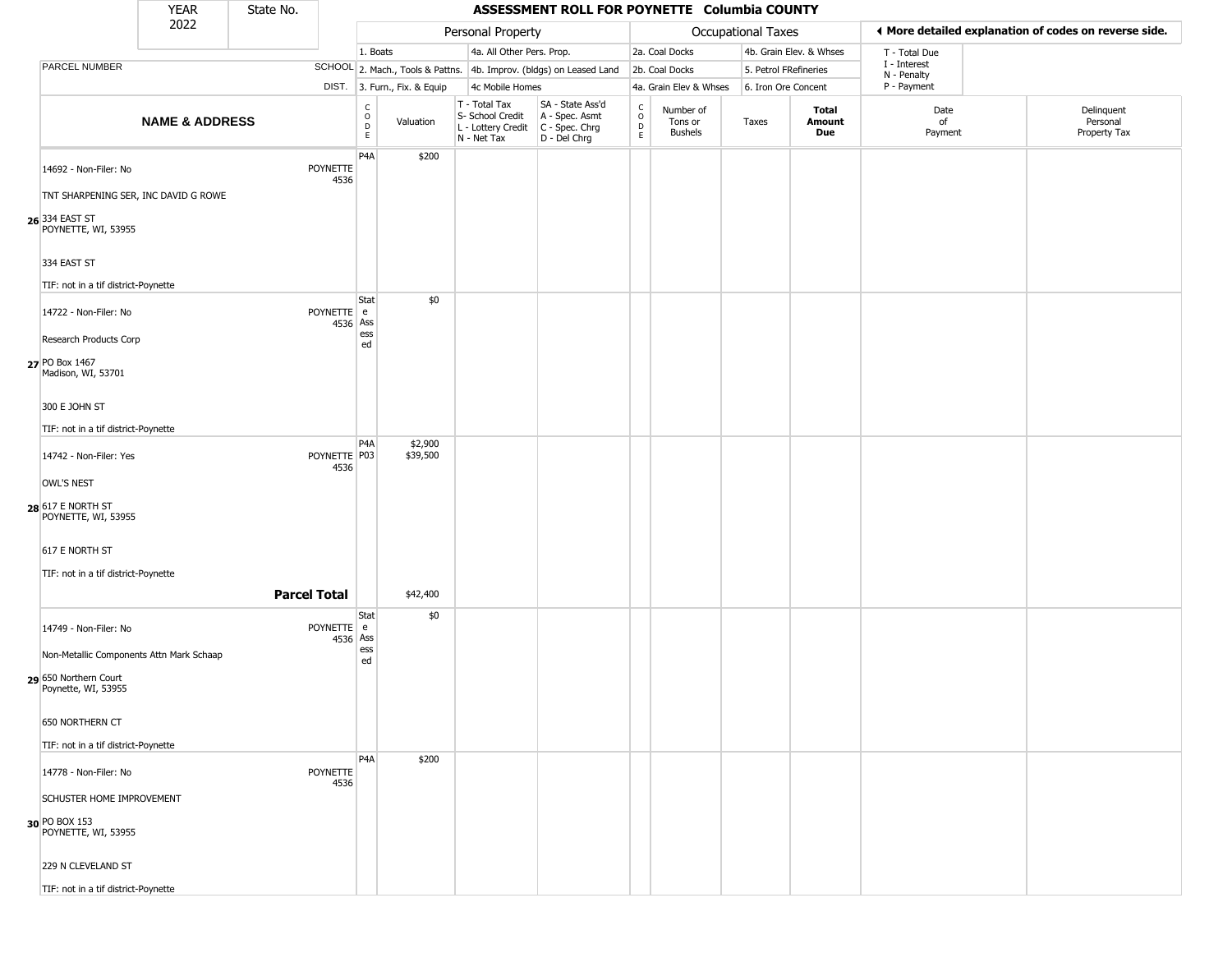|                                                   | <b>YEAR</b>               | State No. |                         |                              |                              |                                                                        | ASSESSMENT ROLL FOR POYNETTE Columbia COUNTY                         |                                  |                                        |                       |                         |                             |                                                       |
|---------------------------------------------------|---------------------------|-----------|-------------------------|------------------------------|------------------------------|------------------------------------------------------------------------|----------------------------------------------------------------------|----------------------------------|----------------------------------------|-----------------------|-------------------------|-----------------------------|-------------------------------------------------------|
|                                                   | 2022                      |           |                         |                              |                              | Personal Property                                                      |                                                                      |                                  |                                        | Occupational Taxes    |                         |                             | ◀ More detailed explanation of codes on reverse side. |
|                                                   |                           |           |                         | 1. Boats                     |                              | 4a. All Other Pers. Prop.                                              |                                                                      |                                  | 2a. Coal Docks                         |                       | 4b. Grain Elev. & Whses | T - Total Due               |                                                       |
| PARCEL NUMBER                                     |                           |           |                         |                              |                              |                                                                        | SCHOOL 2. Mach., Tools & Pattns. 4b. Improv. (bldgs) on Leased Land  |                                  | 2b. Coal Docks                         | 5. Petrol FRefineries |                         | I - Interest<br>N - Penalty |                                                       |
|                                                   |                           |           |                         |                              | DIST. 3. Furn., Fix. & Equip | 4c Mobile Homes                                                        |                                                                      |                                  | 4a. Grain Elev & Whses                 | 6. Iron Ore Concent   |                         | P - Payment                 |                                                       |
|                                                   | <b>NAME &amp; ADDRESS</b> |           |                         | $_{\rm o}^{\rm c}$<br>D<br>E | Valuation                    | T - Total Tax<br>S- School Credit<br>L - Lottery Credit<br>N - Net Tax | SA - State Ass'd<br>A - Spec. Asmt<br>C - Spec. Chrg<br>D - Del Chrg | $\mathsf C$<br>$\circ$<br>D<br>E | Number of<br>Tons or<br><b>Bushels</b> | Taxes                 | Total<br>Amount<br>Due  | Date<br>of<br>Payment       | Delinquent<br>Personal<br>Property Tax                |
| 14845 - Non-Filer: No                             |                           |           | <b>POYNETTE</b><br>4536 | P03                          | \$1,200                      |                                                                        |                                                                      |                                  |                                        |                       |                         |                             |                                                       |
| DIRECTV, LLC C/O KROLL, LLC                       |                           |           |                         |                              |                              |                                                                        |                                                                      |                                  |                                        |                       |                         |                             |                                                       |
| 31 PO BOX 2789<br>ADDISON, TX, 75001              |                           |           |                         |                              |                              |                                                                        |                                                                      |                                  |                                        |                       |                         |                             |                                                       |
| VARIOUS                                           |                           |           |                         |                              |                              |                                                                        |                                                                      |                                  |                                        |                       |                         |                             |                                                       |
| TIF: not in a tif district-Poynette               |                           |           |                         | P <sub>4</sub> A             | \$100                        |                                                                        |                                                                      |                                  |                                        |                       |                         |                             |                                                       |
| 14852 - Non-Filer: No                             |                           |           | POYNETTE<br>4536        |                              |                              |                                                                        |                                                                      |                                  |                                        |                       |                         |                             |                                                       |
| AMERIGAS PROPANE, LP                              |                           |           |                         |                              |                              |                                                                        |                                                                      |                                  |                                        |                       |                         |                             |                                                       |
| 32 PO BOX 1240<br>MANCHESTER, NH, 03105           |                           |           |                         |                              |                              |                                                                        |                                                                      |                                  |                                        |                       |                         |                             |                                                       |
| VARIOUS                                           |                           |           |                         |                              |                              |                                                                        |                                                                      |                                  |                                        |                       |                         |                             |                                                       |
| TIF: not in a tif district-Poynette               |                           |           |                         |                              |                              |                                                                        |                                                                      |                                  |                                        |                       |                         |                             |                                                       |
| 14854 - Non-Filer: No                             |                           |           | POYNETTE<br>4536        | P03                          | \$2,900                      |                                                                        |                                                                      |                                  |                                        |                       |                         |                             |                                                       |
| <b>DISH NETWORK, LLC</b>                          |                           |           |                         |                              |                              |                                                                        |                                                                      |                                  |                                        |                       |                         |                             |                                                       |
| 33 PO BOX 6623<br>ENGLEWOOD, CO, 80155            |                           |           |                         |                              |                              |                                                                        |                                                                      |                                  |                                        |                       |                         |                             |                                                       |
| VARIOUS                                           |                           |           |                         |                              |                              |                                                                        |                                                                      |                                  |                                        |                       |                         |                             |                                                       |
| TIF: not in a tif district-Poynette               |                           |           |                         |                              |                              |                                                                        |                                                                      |                                  |                                        |                       |                         |                             |                                                       |
| 14856 - Non-Filer: No                             |                           |           | <b>POYNETTE</b><br>4536 | P03                          | \$100                        |                                                                        |                                                                      |                                  |                                        |                       |                         |                             |                                                       |
| PITNEY BOWES, INC TAX SERVICES, MSC 316           |                           |           |                         |                              |                              |                                                                        |                                                                      |                                  |                                        |                       |                         |                             |                                                       |
| 34 5310 CYPRESS CENTER DR<br>TAMPA, FL, 33609     |                           |           |                         |                              |                              |                                                                        |                                                                      |                                  |                                        |                       |                         |                             |                                                       |
| 209 E NORTH ST                                    |                           |           |                         |                              |                              |                                                                        |                                                                      |                                  |                                        |                       |                         |                             |                                                       |
| TIF: not in a tif district-Poynette               |                           |           |                         |                              |                              |                                                                        |                                                                      |                                  |                                        |                       |                         |                             |                                                       |
| 14862 - Non-Filer: Yes                            |                           |           | POYNETTE<br>4536        | P <sub>4</sub> A             | \$100                        |                                                                        |                                                                      |                                  |                                        |                       |                         |                             |                                                       |
| FAIRWAY INDEPENDENT MORTGAGE CORPORATION          |                           |           |                         |                              |                              |                                                                        |                                                                      |                                  |                                        |                       |                         |                             |                                                       |
| 35 4750 SOUTH BILTMORE LANE<br>MADISON, WI, 53718 |                           |           |                         |                              |                              |                                                                        |                                                                      |                                  |                                        |                       |                         |                             |                                                       |
| 415 N MAIN ST UNIT 2                              |                           |           |                         |                              |                              |                                                                        |                                                                      |                                  |                                        |                       |                         |                             |                                                       |
| TIF: not in a tif district-Poynette               |                           |           |                         |                              |                              |                                                                        |                                                                      |                                  |                                        |                       |                         |                             |                                                       |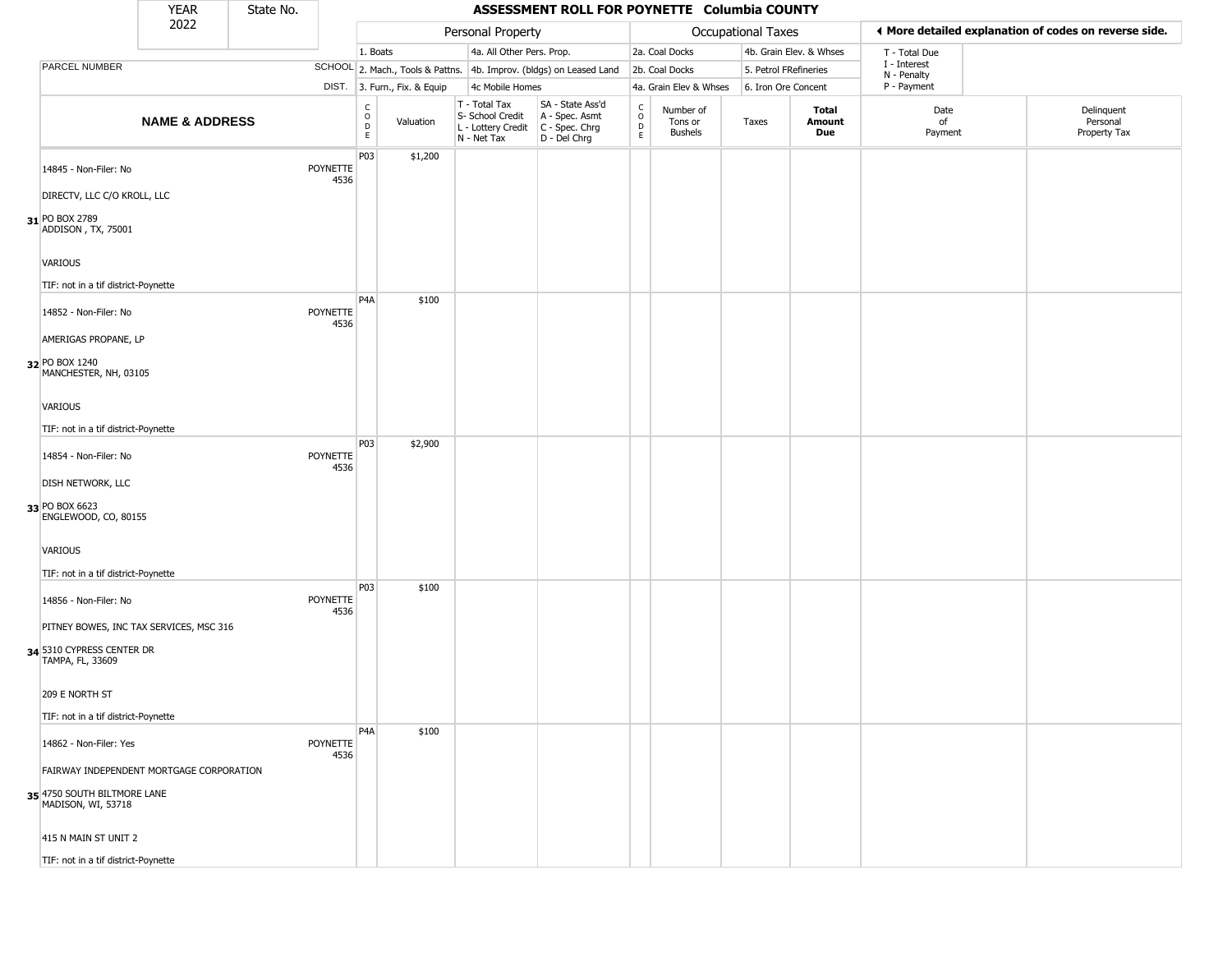|                                                                                                 | <b>YEAR</b>               | State No. |                         |                                     |                        |                                                                        | ASSESSMENT ROLL FOR POYNETTE Columbia COUNTY                         |                                                 |                                        |                     |                               |                             |                                                       |
|-------------------------------------------------------------------------------------------------|---------------------------|-----------|-------------------------|-------------------------------------|------------------------|------------------------------------------------------------------------|----------------------------------------------------------------------|-------------------------------------------------|----------------------------------------|---------------------|-------------------------------|-----------------------------|-------------------------------------------------------|
|                                                                                                 | 2022                      |           |                         |                                     |                        | Personal Property                                                      |                                                                      |                                                 |                                        | Occupational Taxes  |                               |                             | ◀ More detailed explanation of codes on reverse side. |
|                                                                                                 |                           |           |                         | 1. Boats                            |                        | 4a. All Other Pers. Prop.                                              |                                                                      |                                                 | 2a. Coal Docks                         |                     | 4b. Grain Elev. & Whses       | T - Total Due               |                                                       |
| PARCEL NUMBER                                                                                   |                           |           |                         |                                     |                        |                                                                        | SCHOOL 2. Mach., Tools & Pattns. 4b. Improv. (bldgs) on Leased Land  |                                                 | 2b. Coal Docks                         |                     | 5. Petrol FRefineries         | I - Interest<br>N - Penalty |                                                       |
|                                                                                                 |                           |           | DIST.                   |                                     | 3. Furn., Fix. & Equip | 4c Mobile Homes                                                        |                                                                      |                                                 | 4a. Grain Elev & Whses                 | 6. Iron Ore Concent |                               | P - Payment                 |                                                       |
|                                                                                                 | <b>NAME &amp; ADDRESS</b> |           |                         | $_{\rm o}^{\rm c}$<br>$\frac{D}{E}$ | Valuation              | T - Total Tax<br>S- School Credit<br>L - Lottery Credit<br>N - Net Tax | SA - State Ass'd<br>A - Spec. Asmt<br>C - Spec. Chrg<br>D - Del Chrg | $_{\rm o}^{\rm c}$<br>$\mathsf{D}_{\mathsf{E}}$ | Number of<br>Tons or<br><b>Bushels</b> | Taxes               | <b>Total</b><br>Amount<br>Due | Date<br>of<br>Payment       | Delinquent<br>Personal<br>Property Tax                |
| 14866 - Non-Filer: No                                                                           |                           |           | POYNETTE<br>4536        | P03                                 | \$1,700                |                                                                        |                                                                      |                                                 |                                        |                     |                               |                             |                                                       |
| PITNEY BOWES GLOBAL FINANCIAL SVCS LLC<br>36 5310 CYPRESS CENTER DR STE 110<br>TAMPA, FL, 33609 |                           |           |                         |                                     |                        |                                                                        |                                                                      |                                                 |                                        |                     |                               |                             |                                                       |
| <b>VARIOUS</b>                                                                                  |                           |           |                         |                                     |                        |                                                                        |                                                                      |                                                 |                                        |                     |                               |                             |                                                       |
| TIF: not in a tif district-Poynette                                                             |                           |           |                         |                                     |                        |                                                                        |                                                                      |                                                 |                                        |                     |                               |                             |                                                       |
| 14867 - Non-Filer: No                                                                           |                           |           | <b>POYNETTE</b><br>4536 | P <sub>4</sub> A                    | \$157,700              |                                                                        |                                                                      |                                                 |                                        |                     |                               |                             |                                                       |
| WASTE MANAGEMENT OF WISCONSIN INC C/O MARVIN F POER &<br><b>COMPANY</b>                         |                           |           |                         |                                     |                        |                                                                        |                                                                      |                                                 |                                        |                     |                               |                             |                                                       |
| 37 PO BOX 802206<br>DALLAS, TX, 75380-2206                                                      |                           |           |                         |                                     |                        |                                                                        |                                                                      |                                                 |                                        |                     |                               |                             |                                                       |
| VARIOUS                                                                                         |                           |           |                         |                                     |                        |                                                                        |                                                                      |                                                 |                                        |                     |                               |                             |                                                       |
| TIF: not in a tif district-Poynette                                                             |                           |           |                         | P03                                 | \$3,200                |                                                                        |                                                                      |                                                 |                                        |                     |                               |                             |                                                       |
| 15029 - Non-Filer: Yes                                                                          |                           |           | <b>POYNETTE</b><br>4536 |                                     |                        |                                                                        |                                                                      |                                                 |                                        |                     |                               |                             |                                                       |
| Hornback Cable & Construction Troy Hornback                                                     |                           |           |                         |                                     |                        |                                                                        |                                                                      |                                                 |                                        |                     |                               |                             |                                                       |
| 38 224 S US HWY 51<br>Poynette, WI, 53955                                                       |                           |           |                         |                                     |                        |                                                                        |                                                                      |                                                 |                                        |                     |                               |                             |                                                       |
| 414 E WASHINGTON ST                                                                             |                           |           |                         |                                     |                        |                                                                        |                                                                      |                                                 |                                        |                     |                               |                             |                                                       |
| TIF: not in a tif district-Poynette                                                             |                           |           |                         | P03                                 | \$2,800                |                                                                        |                                                                      |                                                 |                                        |                     |                               |                             |                                                       |
| 15032 - Non-Filer: Yes                                                                          |                           |           | <b>POYNETTE</b><br>4536 |                                     |                        |                                                                        |                                                                      |                                                 |                                        |                     |                               |                             |                                                       |
| The Finishing Touch Kim Pritchard<br>39 513 N US HIGHWAY 51 #A<br>Poynette, WI, 53955           |                           |           |                         |                                     |                        |                                                                        |                                                                      |                                                 |                                        |                     |                               |                             |                                                       |
| 513 N US HIGHWAY 51 #A                                                                          |                           |           |                         |                                     |                        |                                                                        |                                                                      |                                                 |                                        |                     |                               |                             |                                                       |
| TIF: not in a tif district-Poynette                                                             |                           |           |                         |                                     |                        |                                                                        |                                                                      |                                                 |                                        |                     |                               |                             |                                                       |
| 15034 - Non-Filer: Yes                                                                          |                           |           | POYNETTE<br>4536        | P <sub>4</sub> A                    | \$13,400               |                                                                        |                                                                      |                                                 |                                        |                     |                               |                             |                                                       |
| WM CORPORATE SERVICES, INC                                                                      |                           |           |                         |                                     |                        |                                                                        |                                                                      |                                                 |                                        |                     |                               |                             |                                                       |
| 40 800 CAPITAL ST STE 3000<br>HOUSTON, TX, 77002                                                |                           |           |                         |                                     |                        |                                                                        |                                                                      |                                                 |                                        |                     |                               |                             |                                                       |
| VARIOUS                                                                                         |                           |           |                         |                                     |                        |                                                                        |                                                                      |                                                 |                                        |                     |                               |                             |                                                       |
| TIF: not in a tif district-Poynette                                                             |                           |           |                         |                                     |                        |                                                                        |                                                                      |                                                 |                                        |                     |                               |                             |                                                       |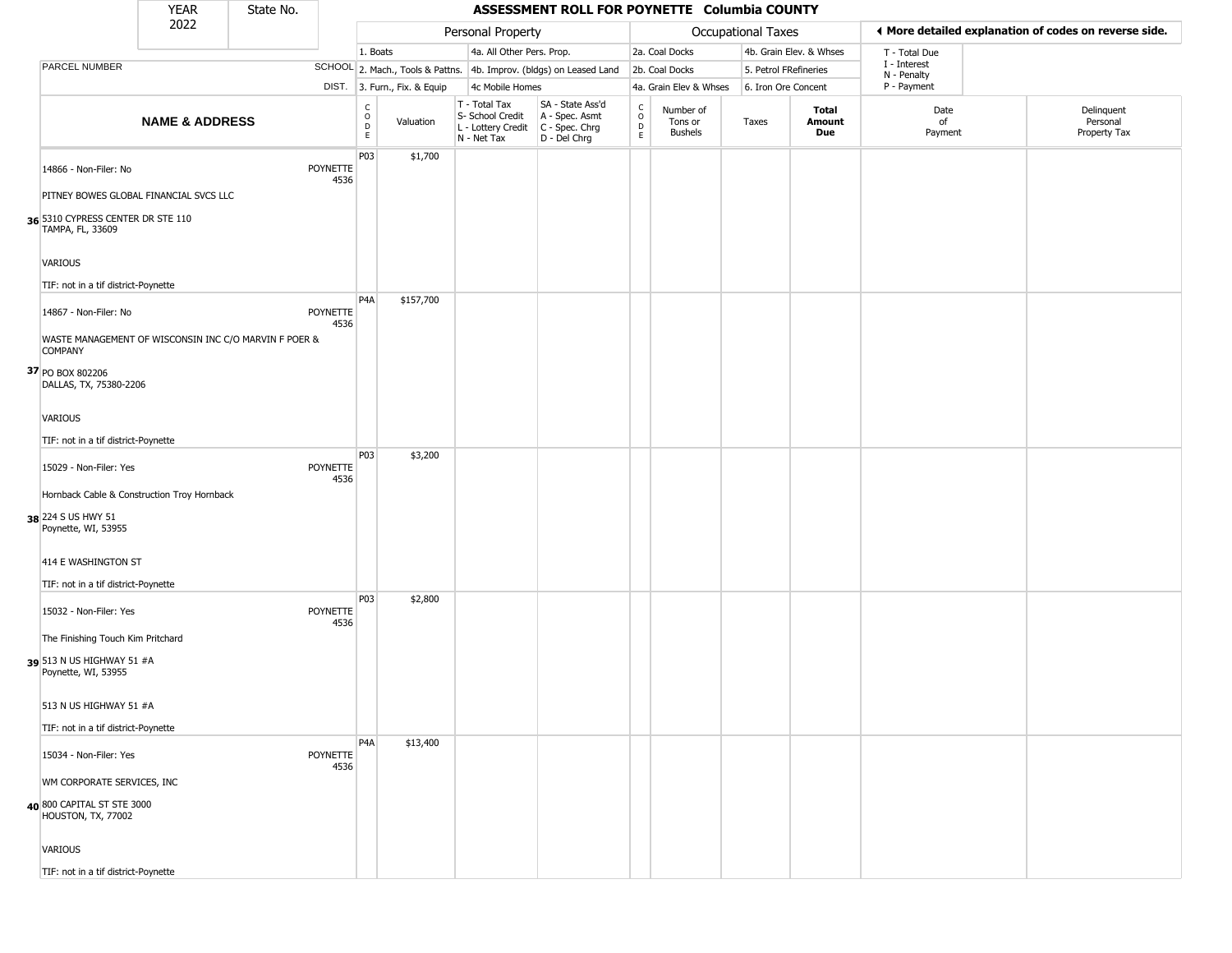|                                                | <b>YEAR</b>                         | State No.           |                         |                                  |                              |                                                                        | ASSESSMENT ROLL FOR POYNETTE Columbia COUNTY                         |                                    |                                        |                       |                               |                             |                                                       |
|------------------------------------------------|-------------------------------------|---------------------|-------------------------|----------------------------------|------------------------------|------------------------------------------------------------------------|----------------------------------------------------------------------|------------------------------------|----------------------------------------|-----------------------|-------------------------------|-----------------------------|-------------------------------------------------------|
|                                                | 2022                                |                     |                         |                                  |                              | Personal Property                                                      |                                                                      |                                    |                                        | Occupational Taxes    |                               |                             | ◀ More detailed explanation of codes on reverse side. |
|                                                |                                     |                     |                         | 1. Boats                         |                              | 4a. All Other Pers. Prop.                                              |                                                                      |                                    | 2a. Coal Docks                         |                       | 4b. Grain Elev. & Whses       | T - Total Due               |                                                       |
| PARCEL NUMBER                                  |                                     |                     |                         |                                  |                              |                                                                        | SCHOOL 2. Mach., Tools & Pattns. 4b. Improv. (bldgs) on Leased Land  |                                    | 2b. Coal Docks                         | 5. Petrol FRefineries |                               | I - Interest<br>N - Penalty |                                                       |
|                                                |                                     |                     |                         |                                  | DIST. 3. Furn., Fix. & Equip | 4c Mobile Homes                                                        |                                                                      |                                    | 4a. Grain Elev & Whses                 | 6. Iron Ore Concent   |                               | P - Payment                 |                                                       |
|                                                | <b>NAME &amp; ADDRESS</b>           |                     |                         | C<br>$\circ$<br>$\mathsf D$<br>E | Valuation                    | T - Total Tax<br>S- School Credit<br>L - Lottery Credit<br>N - Net Tax | SA - State Ass'd<br>A - Spec. Asmt<br>C - Spec. Chrg<br>D - Del Chrg | $\int_{0}^{c}$<br>$\mathsf D$<br>E | Number of<br>Tons or<br><b>Bushels</b> | Taxes                 | <b>Total</b><br>Amount<br>Due | Date<br>of<br>Payment       | Delinquent<br>Personal<br>Property Tax                |
| 15626 - Non-Filer: No<br>Lakeside Foods Inc    |                                     |                     | POYNETTE e<br>4536 Ass  | Stat<br>ess                      | \$0                          |                                                                        |                                                                      |                                    |                                        |                       |                               |                             |                                                       |
|                                                |                                     |                     |                         | ed                               |                              |                                                                        |                                                                      |                                    |                                        |                       |                               |                             |                                                       |
| 41 PO Box 1327<br>Manitowoc, WI, 54221         |                                     |                     |                         |                                  |                              |                                                                        |                                                                      |                                    |                                        |                       |                               |                             |                                                       |
| 100 KENT RD                                    |                                     |                     |                         |                                  |                              |                                                                        |                                                                      |                                    |                                        |                       |                               |                             |                                                       |
| TIF: not in a tif district-Poynette            |                                     |                     |                         | P <sub>4</sub> A                 | \$200                        |                                                                        |                                                                      |                                    |                                        |                       |                               |                             |                                                       |
| 15632 - Non-Filer: No                          |                                     |                     | POYNETTE P03<br>4536    |                                  | \$10,700                     |                                                                        |                                                                      |                                    |                                        |                       |                               |                             |                                                       |
|                                                | INTERSTATE RV SALES & SERVICES, INC |                     |                         |                                  |                              |                                                                        |                                                                      |                                    |                                        |                       |                               |                             |                                                       |
| 42 401 N. US HIGHWAY 51<br>POYNETTE, WI, 53955 |                                     |                     |                         |                                  |                              |                                                                        |                                                                      |                                    |                                        |                       |                               |                             |                                                       |
| 401 N. US HIGHWAY 51                           |                                     |                     |                         |                                  |                              |                                                                        |                                                                      |                                    |                                        |                       |                               |                             |                                                       |
| TIF: not in a tif district-Poynette            |                                     |                     |                         |                                  |                              |                                                                        |                                                                      |                                    |                                        |                       |                               |                             |                                                       |
|                                                |                                     | <b>Parcel Total</b> |                         |                                  | \$10,900                     |                                                                        |                                                                      |                                    |                                        |                       |                               |                             |                                                       |
| 15640 - Non-Filer: Yes                         |                                     |                     | POYNETTE P03<br>4536    | P <sub>4</sub> A                 | \$100<br>\$600               |                                                                        |                                                                      |                                    |                                        |                       |                               |                             |                                                       |
| KARATE AMERICA                                 |                                     |                     |                         |                                  |                              |                                                                        |                                                                      |                                    |                                        |                       |                               |                             |                                                       |
| 43 N2791 COUNTRY RD V<br>LODI, WI, 53555       |                                     |                     |                         |                                  |                              |                                                                        |                                                                      |                                    |                                        |                       |                               |                             |                                                       |
| 102 N MAIN                                     |                                     |                     |                         |                                  |                              |                                                                        |                                                                      |                                    |                                        |                       |                               |                             |                                                       |
| TIF: not in a tif district-Poynette            |                                     |                     |                         |                                  |                              |                                                                        |                                                                      |                                    |                                        |                       |                               |                             |                                                       |
|                                                |                                     | <b>Parcel Total</b> |                         |                                  | \$700                        |                                                                        |                                                                      |                                    |                                        |                       |                               |                             |                                                       |
| 15644 - Non-Filer: No                          |                                     |                     | POYNETTE<br>4536        | P03                              | \$1,000                      |                                                                        |                                                                      |                                    |                                        |                       |                               |                             |                                                       |
| ADT, LLC                                       |                                     |                     |                         |                                  |                              |                                                                        |                                                                      |                                    |                                        |                       |                               |                             |                                                       |
| 44 PO BOX 54767<br>LEXINGTON, KY, 40555        |                                     |                     |                         |                                  |                              |                                                                        |                                                                      |                                    |                                        |                       |                               |                             |                                                       |
| VARIOUS                                        |                                     |                     |                         |                                  |                              |                                                                        |                                                                      |                                    |                                        |                       |                               |                             |                                                       |
| TIF: not in a tif district-Poynette            |                                     |                     |                         |                                  |                              |                                                                        |                                                                      |                                    |                                        |                       |                               |                             |                                                       |
| 15646 - Non-Filer: Yes                         |                                     |                     | <b>POYNETTE</b><br>4536 | P03                              | \$8,700                      |                                                                        |                                                                      |                                    |                                        |                       |                               |                             |                                                       |
| WEBSTER AND SONS DRILLING                      |                                     |                     |                         |                                  |                              |                                                                        |                                                                      |                                    |                                        |                       |                               |                             |                                                       |
| 45 415 N MAIN ST STE 1<br>POYNETTE, WI, 53955  |                                     |                     |                         |                                  |                              |                                                                        |                                                                      |                                    |                                        |                       |                               |                             |                                                       |
| 415 N MAIN ST STE 1                            |                                     |                     |                         |                                  |                              |                                                                        |                                                                      |                                    |                                        |                       |                               |                             |                                                       |
| TIF: not in a tif district-Poynette            |                                     |                     |                         |                                  |                              |                                                                        |                                                                      |                                    |                                        |                       |                               |                             |                                                       |

TIF: not in a tif district-Poynette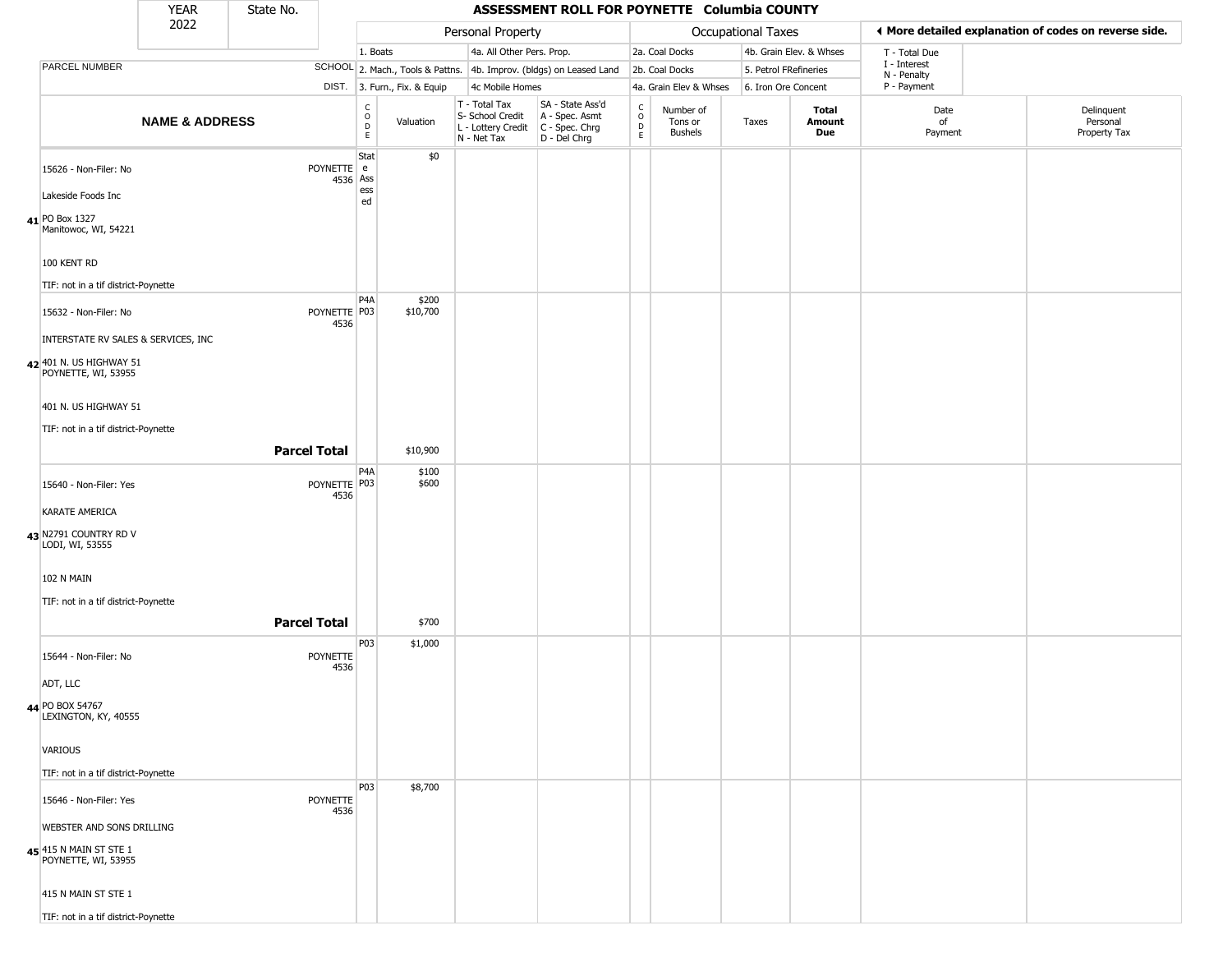|                                                               | <b>YEAR</b>               | State No.           |                      |                              |                              |                                                                                         | ASSESSMENT ROLL FOR POYNETTE Columbia COUNTY                        |                         |                                 |                           |                         |                             |                                                       |
|---------------------------------------------------------------|---------------------------|---------------------|----------------------|------------------------------|------------------------------|-----------------------------------------------------------------------------------------|---------------------------------------------------------------------|-------------------------|---------------------------------|---------------------------|-------------------------|-----------------------------|-------------------------------------------------------|
|                                                               | 2022                      |                     |                      |                              |                              | Personal Property                                                                       |                                                                     |                         |                                 | <b>Occupational Taxes</b> |                         |                             | ◀ More detailed explanation of codes on reverse side. |
|                                                               |                           |                     |                      | 1. Boats                     |                              | 4a. All Other Pers. Prop.                                                               |                                                                     |                         | 2a. Coal Docks                  |                           | 4b. Grain Elev. & Whses | T - Total Due               |                                                       |
| PARCEL NUMBER                                                 |                           |                     |                      |                              |                              |                                                                                         | SCHOOL 2. Mach., Tools & Pattns. 4b. Improv. (bldgs) on Leased Land |                         | 2b. Coal Docks                  | 5. Petrol FRefineries     |                         | I - Interest<br>N - Penalty |                                                       |
|                                                               |                           |                     |                      |                              | DIST. 3. Furn., Fix. & Equip | 4c Mobile Homes                                                                         |                                                                     |                         | 4a. Grain Elev & Whses          | 6. Iron Ore Concent       |                         | P - Payment                 |                                                       |
|                                                               | <b>NAME &amp; ADDRESS</b> |                     |                      | $_{\rm o}^{\rm c}$<br>D<br>E | Valuation                    | T - Total Tax<br>S- School Credit<br>L - Lottery Credit   C - Spec. Chrg<br>N - Net Tax | SA - State Ass'd<br>A - Spec. Asmt<br>D - Del Chrg                  | C<br>$\circ$<br>D<br>E. | Number of<br>Tons or<br>Bushels | Taxes                     | Total<br>Amount<br>Due  | Date<br>of<br>Payment       | Delinquent<br>Personal<br>Property Tax                |
| 15649 - Non-Filer: Yes                                        |                           |                     | POYNETTE P4A<br>4536 | P03                          | \$1,000<br>\$2,200           |                                                                                         |                                                                     |                         |                                 |                           |                         |                             |                                                       |
| THE CORNER CLOSET                                             |                           |                     |                      |                              |                              |                                                                                         |                                                                     |                         |                                 |                           |                         |                             |                                                       |
| 46 534 N US HWY 51, STE A<br>POYNETTE, WI, 53955              |                           |                     |                      |                              |                              |                                                                                         |                                                                     |                         |                                 |                           |                         |                             |                                                       |
| 534 N US HWY 51, STE A<br>TIF: not in a tif district-Poynette |                           |                     |                      |                              |                              |                                                                                         |                                                                     |                         |                                 |                           |                         |                             |                                                       |
|                                                               |                           | <b>Parcel Total</b> |                      |                              | \$3,200                      |                                                                                         |                                                                     |                         |                                 |                           |                         |                             |                                                       |
| 15651 - Non-Filer: Yes                                        |                           |                     | POYNETTE<br>4536     | P03                          | \$4,100                      |                                                                                         |                                                                     |                         |                                 |                           |                         |                             |                                                       |
| CENTER STAGE DANCE ACADEMY OF POYNETTE, LLC ERIN MCNAMARA     |                           |                     |                      |                              |                              |                                                                                         |                                                                     |                         |                                 |                           |                         |                             |                                                       |
| 47 1199 N US HWY 51<br>POYNETTE, WI, 53955                    |                           |                     |                      |                              |                              |                                                                                         |                                                                     |                         |                                 |                           |                         |                             |                                                       |
| 1199 N US HWY 51                                              |                           |                     |                      |                              |                              |                                                                                         |                                                                     |                         |                                 |                           |                         |                             |                                                       |
| TIF: not in a tif district-Poynette                           |                           |                     |                      |                              |                              |                                                                                         |                                                                     |                         |                                 |                           |                         |                             |                                                       |
| 15652 - Non-Filer: Yes                                        |                           |                     | POYNETTE<br>4536     | P03                          | \$1,100                      |                                                                                         |                                                                     |                         |                                 |                           |                         |                             |                                                       |
| STEPPING STONE LEARNING CENTER                                |                           |                     |                      |                              |                              |                                                                                         |                                                                     |                         |                                 |                           |                         |                             |                                                       |
| 48 1199 N US HWY 51<br>POYNETTE, WI, 53955                    |                           |                     |                      |                              |                              |                                                                                         |                                                                     |                         |                                 |                           |                         |                             |                                                       |
| 1199 N US HWY 51                                              |                           |                     |                      |                              |                              |                                                                                         |                                                                     |                         |                                 |                           |                         |                             |                                                       |
| TIF: not in a tif district-Poynette                           |                           |                     |                      |                              |                              |                                                                                         |                                                                     |                         |                                 |                           |                         |                             |                                                       |
| 20150001 - Non-Filer: Yes                                     |                           |                     | POYNETTE P4A<br>4536 | P03                          | \$400<br>\$400               |                                                                                         |                                                                     |                         |                                 |                           |                         |                             |                                                       |
| DANIEL D MILLER                                               |                           |                     |                      |                              |                              |                                                                                         |                                                                     |                         |                                 |                           |                         |                             |                                                       |
| 49 N2630 COUNTY ROAD V<br>LODI, WI, 53555                     |                           |                     |                      |                              |                              |                                                                                         |                                                                     |                         |                                 |                           |                         |                             |                                                       |
| 329 HWY 51                                                    |                           |                     |                      |                              |                              |                                                                                         |                                                                     |                         |                                 |                           |                         |                             |                                                       |
| TIF: not in a tif district-Poynette                           |                           |                     |                      |                              |                              |                                                                                         |                                                                     |                         |                                 |                           |                         |                             |                                                       |
|                                                               |                           | <b>Parcel Total</b> |                      |                              | \$800                        |                                                                                         |                                                                     |                         |                                 |                           |                         |                             |                                                       |
| 20150003 - Non-Filer: No                                      |                           |                     | POYNETTE P03<br>4536 | P <sub>4</sub> A             | \$4,100<br>\$39,000          |                                                                                         |                                                                     |                         |                                 |                           |                         |                             |                                                       |
| FAMILY DOLLAR STORES OF WI DBA FAMILY DOLLAR #11141           |                           |                     |                      |                              |                              |                                                                                         |                                                                     |                         |                                 |                           |                         |                             |                                                       |
| 50 PO BOX 460389 - DEPT 120<br>HOUSTON, TX, 77056             |                           |                     |                      |                              |                              |                                                                                         |                                                                     |                         |                                 |                           |                         |                             |                                                       |
| 218 S US HWY 51                                               |                           |                     |                      |                              |                              |                                                                                         |                                                                     |                         |                                 |                           |                         |                             |                                                       |
| TIF: not in a tif district-Poynette                           |                           |                     |                      |                              |                              |                                                                                         |                                                                     |                         |                                 |                           |                         |                             |                                                       |
|                                                               |                           | <b>Parcel Total</b> |                      |                              | \$43,100                     |                                                                                         |                                                                     |                         |                                 |                           |                         |                             |                                                       |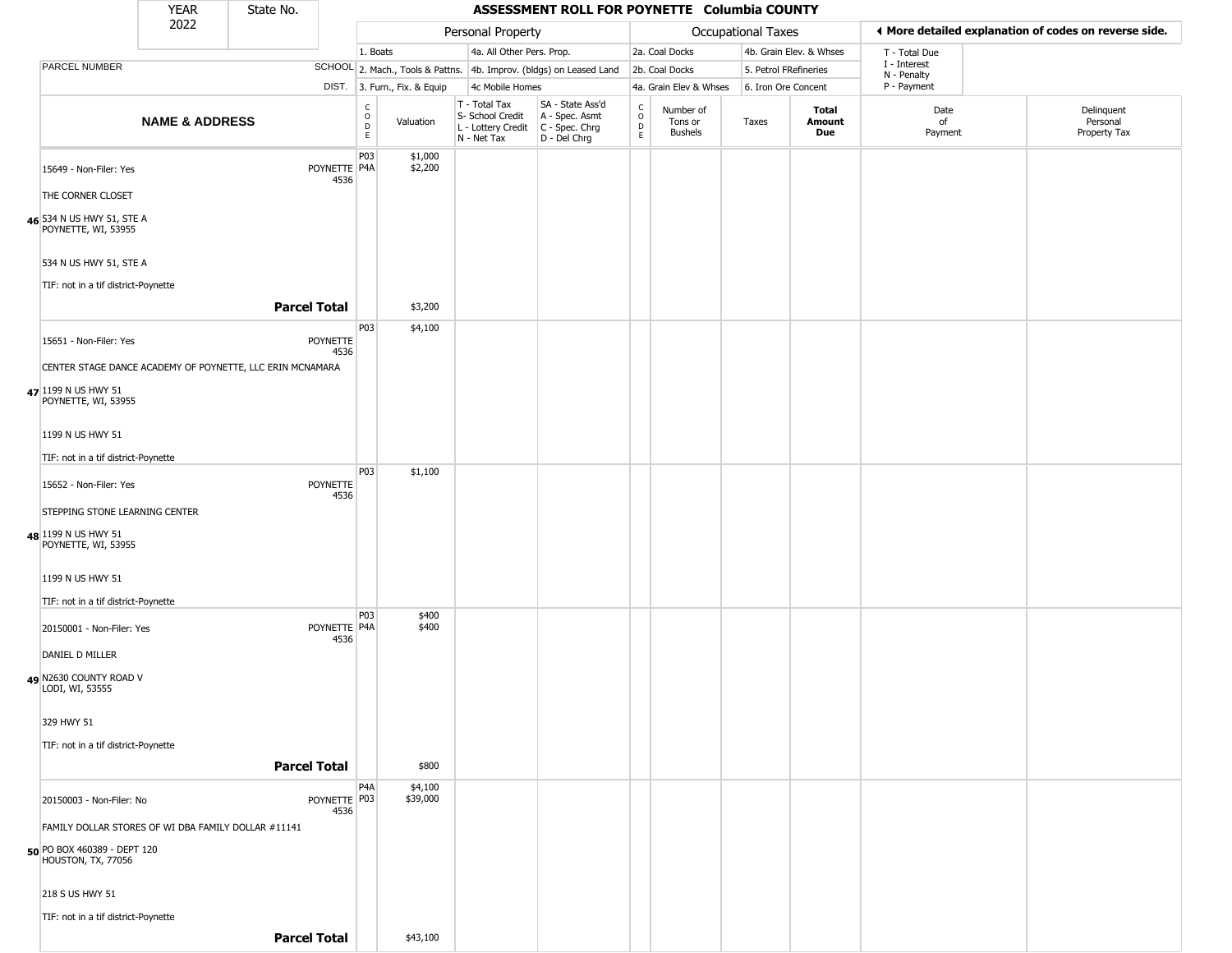|                                                | <b>YEAR</b>                                                  | State No. |                         |                  |                              |                                                                        | ASSESSMENT ROLL FOR POYNETTE Columbia COUNTY                           |                                                          |                                 |                       |                         |                                                       |                                        |
|------------------------------------------------|--------------------------------------------------------------|-----------|-------------------------|------------------|------------------------------|------------------------------------------------------------------------|------------------------------------------------------------------------|----------------------------------------------------------|---------------------------------|-----------------------|-------------------------|-------------------------------------------------------|----------------------------------------|
|                                                | 2022                                                         |           |                         |                  |                              | Personal Property                                                      |                                                                        |                                                          |                                 | Occupational Taxes    |                         | ◀ More detailed explanation of codes on reverse side. |                                        |
|                                                |                                                              |           |                         | 1. Boats         |                              | 4a. All Other Pers. Prop.                                              |                                                                        |                                                          | 2a. Coal Docks                  |                       | 4b. Grain Elev. & Whses | T - Total Due                                         |                                        |
| PARCEL NUMBER                                  |                                                              |           |                         |                  |                              |                                                                        | SCHOOL 2. Mach., Tools & Pattns. 4b. Improv. (bldgs) on Leased Land    |                                                          | 2b. Coal Docks                  | 5. Petrol FRefineries |                         | I - Interest<br>N - Penalty                           |                                        |
|                                                |                                                              |           |                         |                  | DIST. 3. Furn., Fix. & Equip | 4c Mobile Homes                                                        |                                                                        |                                                          | 4a. Grain Elev & Whses          | 6. Iron Ore Concent   |                         | P - Payment                                           |                                        |
|                                                | <b>NAME &amp; ADDRESS</b>                                    |           |                         | C<br>D<br>D<br>E | Valuation                    | T - Total Tax<br>S- School Credit<br>L - Lottery Credit<br>N - Net Tax | SA - State Ass'd<br>A - Spec. Asmt<br>$C - Spec. Chrg$<br>D - Del Chrg | $\begin{smallmatrix} C \\ O \\ D \end{smallmatrix}$<br>E | Number of<br>Tons or<br>Bushels | Taxes                 | Total<br>Amount<br>Due  | Date<br>of<br>Payment                                 | Delinquent<br>Personal<br>Property Tax |
| 20160002 - Non-Filer: No                       |                                                              |           | POYNETTE<br>4536        | P03              | \$100                        |                                                                        |                                                                        |                                                          |                                 |                       |                         |                                                       |                                        |
|                                                | QUADIENT INC FKA NEOPOST USA, INC ATTN: TAX DEPT             |           |                         |                  |                              |                                                                        |                                                                        |                                                          |                                 |                       |                         |                                                       |                                        |
| 51 478 WHEELERS FARMS RD<br>MILFORD, CT, 06461 |                                                              |           |                         |                  |                              |                                                                        |                                                                        |                                                          |                                 |                       |                         |                                                       |                                        |
| 106 S MAIN ST                                  |                                                              |           |                         |                  |                              |                                                                        |                                                                        |                                                          |                                 |                       |                         |                                                       |                                        |
| TIF: not in a tif district-Poynette            |                                                              |           |                         |                  |                              |                                                                        |                                                                        |                                                          |                                 |                       |                         |                                                       |                                        |
| 20160003 - Non-Filer: No                       |                                                              |           | <b>POYNETTE</b><br>4536 | P03              | \$400                        |                                                                        |                                                                        |                                                          |                                 |                       |                         |                                                       |                                        |
|                                                | QUADIENT LEASING USA INC FKA MAILFINANCE, INC ATTN: TAX DEPT |           |                         |                  |                              |                                                                        |                                                                        |                                                          |                                 |                       |                         |                                                       |                                        |
| 52 478 WHEELERS FARMS RD<br>MILFORD, CT, 06461 |                                                              |           |                         |                  |                              |                                                                        |                                                                        |                                                          |                                 |                       |                         |                                                       |                                        |
| 106 S MAIN ST                                  |                                                              |           |                         |                  |                              |                                                                        |                                                                        |                                                          |                                 |                       |                         |                                                       |                                        |
| TIF: not in a tif district-Poynette            |                                                              |           |                         |                  |                              |                                                                        |                                                                        |                                                          |                                 |                       |                         |                                                       |                                        |
| 20160005 - Non-Filer: Yes                      |                                                              |           | POYNETTE P03<br>4536    | P4A              | \$1,000<br>\$1,700           |                                                                        |                                                                        |                                                          |                                 |                       |                         |                                                       |                                        |
| ALL 4 DESIGN, LLC                              |                                                              |           |                         |                  |                              |                                                                        |                                                                        |                                                          |                                 |                       |                         |                                                       |                                        |
| 53 PO BOX 215<br>POYNETTE, WI, 53955           |                                                              |           |                         |                  |                              |                                                                        |                                                                        |                                                          |                                 |                       |                         |                                                       |                                        |
| 221 N US HWY 51, UNIT A                        |                                                              |           |                         |                  |                              |                                                                        |                                                                        |                                                          |                                 |                       |                         |                                                       |                                        |
| TIF: not in a tif district-Poynette            |                                                              |           |                         |                  |                              |                                                                        |                                                                        |                                                          |                                 |                       |                         |                                                       |                                        |
|                                                |                                                              |           | <b>Parcel Total</b>     |                  | \$2,700                      |                                                                        |                                                                        |                                                          |                                 |                       |                         |                                                       |                                        |
| 20160006 - Non-Filer: Yes                      |                                                              |           | <b>POYNETTE</b>         | P03              | \$6,600                      |                                                                        |                                                                        |                                                          |                                 |                       |                         |                                                       |                                        |
| A TOUCH OF CLASS DOG GROOMING                  |                                                              |           | 4536                    |                  |                              |                                                                        |                                                                        |                                                          |                                 |                       |                         |                                                       |                                        |
| 54 221 US HWY 51 #D<br>POYNETTE, WI, 53955     |                                                              |           |                         |                  |                              |                                                                        |                                                                        |                                                          |                                 |                       |                         |                                                       |                                        |
| 221 US HWY 51 #D                               |                                                              |           |                         |                  |                              |                                                                        |                                                                        |                                                          |                                 |                       |                         |                                                       |                                        |
| TIF: not in a tif district-Poynette            |                                                              |           |                         |                  |                              |                                                                        |                                                                        |                                                          |                                 |                       |                         |                                                       |                                        |
| 20170003 - Non-Filer: No                       |                                                              |           | <b>POYNETTE</b>         | <b>P03</b>       | \$300                        |                                                                        |                                                                        |                                                          |                                 |                       |                         |                                                       |                                        |
|                                                | FIRST CLASS HAIR AND NAILS KAREN MILLARD                     |           | 4536                    |                  |                              |                                                                        |                                                                        |                                                          |                                 |                       |                         |                                                       |                                        |
| 55 W7922 DRAKE RD<br>POYNETTE, WI, 53955       |                                                              |           |                         |                  |                              |                                                                        |                                                                        |                                                          |                                 |                       |                         |                                                       |                                        |
| 213 N MAIN ST, STE 104                         |                                                              |           |                         |                  |                              |                                                                        |                                                                        |                                                          |                                 |                       |                         |                                                       |                                        |
| TIF: not in a tif district-Poynette            |                                                              |           |                         |                  |                              |                                                                        |                                                                        |                                                          |                                 |                       |                         |                                                       |                                        |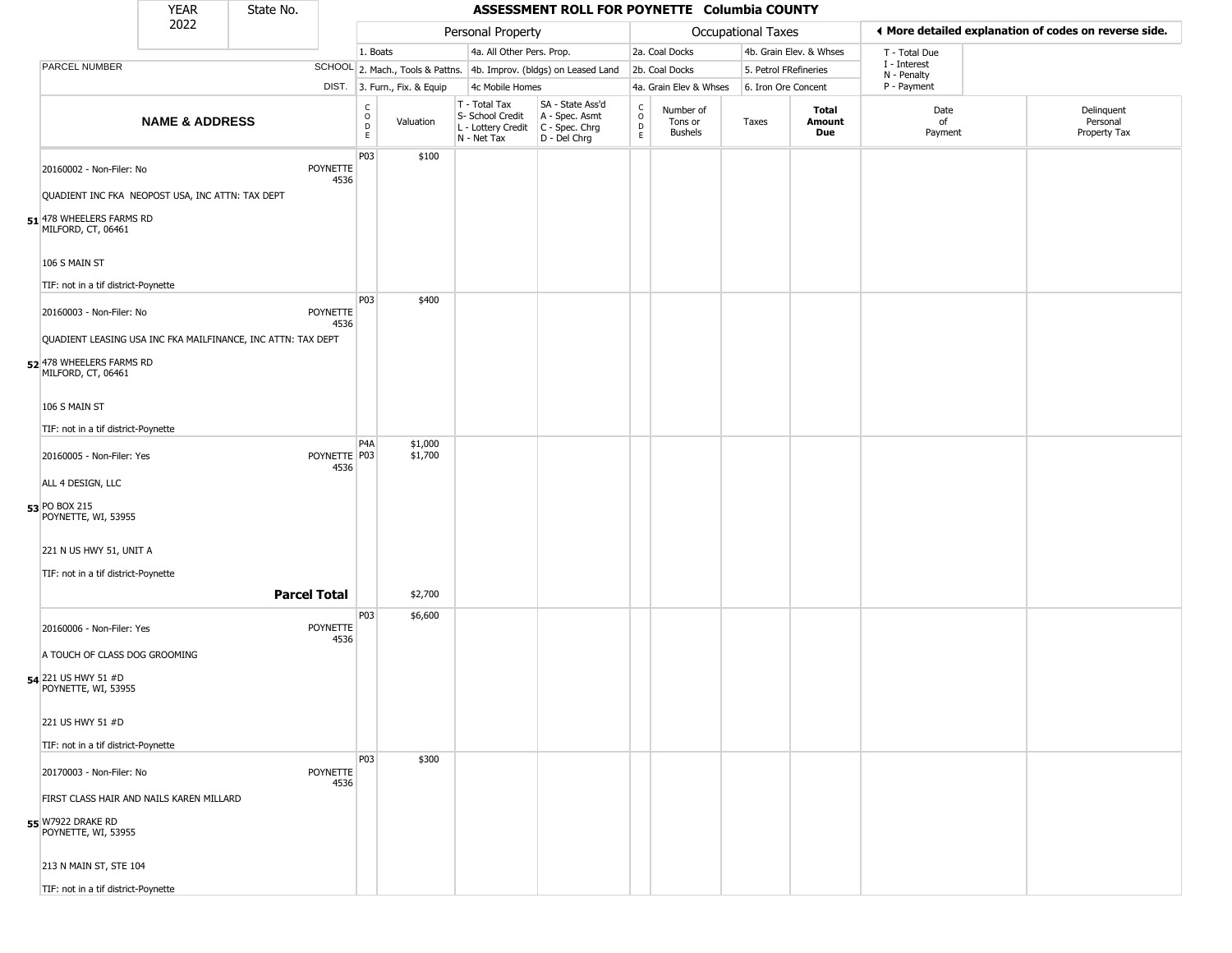|                                                                       | <b>YEAR</b>               | State No.           |                      |                                          |                              |                                                                        | ASSESSMENT ROLL FOR POYNETTE Columbia COUNTY                         |                                                                    |                                        |                           |                         |                             |                                                       |
|-----------------------------------------------------------------------|---------------------------|---------------------|----------------------|------------------------------------------|------------------------------|------------------------------------------------------------------------|----------------------------------------------------------------------|--------------------------------------------------------------------|----------------------------------------|---------------------------|-------------------------|-----------------------------|-------------------------------------------------------|
|                                                                       | 2022                      |                     |                      |                                          |                              | Personal Property                                                      |                                                                      |                                                                    |                                        | <b>Occupational Taxes</b> |                         |                             | ♦ More detailed explanation of codes on reverse side. |
|                                                                       |                           |                     |                      | 1. Boats                                 |                              | 4a. All Other Pers. Prop.                                              |                                                                      |                                                                    | 2a. Coal Docks                         |                           | 4b. Grain Elev. & Whses | T - Total Due               |                                                       |
| <b>PARCEL NUMBER</b>                                                  |                           |                     |                      |                                          |                              |                                                                        | SCHOOL 2. Mach., Tools & Pattns. 4b. Improv. (bldgs) on Leased Land  |                                                                    | 2b. Coal Docks                         | 5. Petrol FRefineries     |                         | I - Interest<br>N - Penalty |                                                       |
|                                                                       |                           |                     |                      |                                          | DIST. 3. Furn., Fix. & Equip | 4c Mobile Homes                                                        |                                                                      |                                                                    | 4a. Grain Elev & Whses                 | 6. Iron Ore Concent       |                         | P - Payment                 |                                                       |
|                                                                       | <b>NAME &amp; ADDRESS</b> |                     |                      | $\rm _o^C$<br>$\mathsf D$<br>$\mathsf E$ | Valuation                    | T - Total Tax<br>S- School Credit<br>L - Lottery Credit<br>N - Net Tax | SA - State Ass'd<br>A - Spec. Asmt<br>C - Spec. Chrg<br>D - Del Chrg | $\begin{smallmatrix} C \\ 0 \\ D \end{smallmatrix}$<br>$\mathsf E$ | Number of<br>Tons or<br><b>Bushels</b> | Taxes                     | Total<br>Amount<br>Due  | Date<br>of<br>Payment       | Delinquent<br>Personal<br>Property Tax                |
| 20170004 - Non-Filer: Yes<br>SHEARS 2 U SALON AND SPA KELLY NEUHAUSER |                           |                     | POYNETTE P4A<br>4536 | P03                                      | \$2,800<br>\$3,200           |                                                                        |                                                                      |                                                                    |                                        |                           |                         |                             |                                                       |
| 56 135 N MAIN ST<br>POYNETTE, WI, 53955                               |                           |                     |                      |                                          |                              |                                                                        |                                                                      |                                                                    |                                        |                           |                         |                             |                                                       |
| 135 N MAIN ST                                                         |                           |                     |                      |                                          |                              |                                                                        |                                                                      |                                                                    |                                        |                           |                         |                             |                                                       |
| TIF: not in a tif district-Poynette                                   |                           | <b>Parcel Total</b> |                      |                                          | \$6,000                      |                                                                        |                                                                      |                                                                    |                                        |                           |                         |                             |                                                       |
| 20170006 - Non-Filer: Yes                                             |                           |                     | POYNETTE P03<br>4536 | P4A                                      | \$100<br>\$600               |                                                                        |                                                                      |                                                                    |                                        |                           |                         |                             |                                                       |
| CENTURY 21 AFFILIATED AMY SKAAR                                       |                           |                     |                      |                                          |                              |                                                                        |                                                                      |                                                                    |                                        |                           |                         |                             |                                                       |
| 57 W7525 BOHLING ROAD<br>POYNETTE, WI, 53955                          |                           |                     |                      |                                          |                              |                                                                        |                                                                      |                                                                    |                                        |                           |                         |                             |                                                       |
| 415 N MAIN ST, STE 2                                                  |                           |                     |                      |                                          |                              |                                                                        |                                                                      |                                                                    |                                        |                           |                         |                             |                                                       |
| TIF: not in a tif district-Poynette                                   |                           |                     |                      |                                          |                              |                                                                        |                                                                      |                                                                    |                                        |                           |                         |                             |                                                       |
|                                                                       |                           | <b>Parcel Total</b> |                      |                                          | \$700                        |                                                                        |                                                                      |                                                                    |                                        |                           |                         |                             |                                                       |
|                                                                       |                           |                     |                      | P03                                      | \$15,700                     |                                                                        |                                                                      |                                                                    |                                        |                           |                         |                             |                                                       |
| 20170008 - Non-Filer: Yes                                             |                           |                     | POYNETTE             |                                          |                              |                                                                        |                                                                      |                                                                    |                                        |                           |                         |                             |                                                       |
| FRONTIER BAR TERI HENDRICKSON                                         |                           |                     | 4536                 |                                          |                              |                                                                        |                                                                      |                                                                    |                                        |                           |                         |                             |                                                       |
| 58 304 N HOWARD ST<br>POYNETTE, WI, 53955                             |                           |                     |                      |                                          |                              |                                                                        |                                                                      |                                                                    |                                        |                           |                         |                             |                                                       |
| 109 N MAIN ST                                                         |                           |                     |                      |                                          |                              |                                                                        |                                                                      |                                                                    |                                        |                           |                         |                             |                                                       |
| TIF: not in a tif district-Poynette                                   |                           |                     |                      | P <sub>4</sub> A                         |                              |                                                                        |                                                                      |                                                                    |                                        |                           |                         |                             |                                                       |
| 20170010 - Non-Filer: Yes<br>HOMETOWN PHARMACY                        |                           |                     | POYNETTE P03<br>4536 |                                          | \$600<br>\$1,200             |                                                                        |                                                                      |                                                                    |                                        |                           |                         |                             |                                                       |
| <b>59</b> 333 LAWVILLE RD<br>RIO, WI, 53960                           |                           |                     |                      |                                          |                              |                                                                        |                                                                      |                                                                    |                                        |                           |                         |                             |                                                       |
| 317 US HWY 51                                                         |                           |                     |                      |                                          |                              |                                                                        |                                                                      |                                                                    |                                        |                           |                         |                             |                                                       |
| TIF: not in a tif district-Poynette                                   |                           |                     |                      |                                          |                              |                                                                        |                                                                      |                                                                    |                                        |                           |                         |                             |                                                       |
|                                                                       |                           | <b>Parcel Total</b> |                      |                                          | \$1,800                      |                                                                        |                                                                      |                                                                    |                                        |                           |                         |                             |                                                       |
|                                                                       |                           |                     |                      | P03                                      | \$10,800                     |                                                                        |                                                                      |                                                                    |                                        |                           |                         |                             |                                                       |
| 20170011 - Non-Filer: Yes                                             |                           |                     | POYNETTE<br>4536     |                                          |                              |                                                                        |                                                                      |                                                                    |                                        |                           |                         |                             |                                                       |
| JACKSON FLOORING STEVE JACKSON                                        |                           |                     |                      |                                          |                              |                                                                        |                                                                      |                                                                    |                                        |                           |                         |                             |                                                       |
| 60 503 N SANDERSON ST<br>POYNETTE, WI, 53955                          |                           |                     |                      |                                          |                              |                                                                        |                                                                      |                                                                    |                                        |                           |                         |                             |                                                       |
| 503 N SANDERSON ST                                                    |                           |                     |                      |                                          |                              |                                                                        |                                                                      |                                                                    |                                        |                           |                         |                             |                                                       |
| TIF: not in a tif district-Poynette                                   |                           |                     |                      |                                          |                              |                                                                        |                                                                      |                                                                    |                                        |                           |                         |                             |                                                       |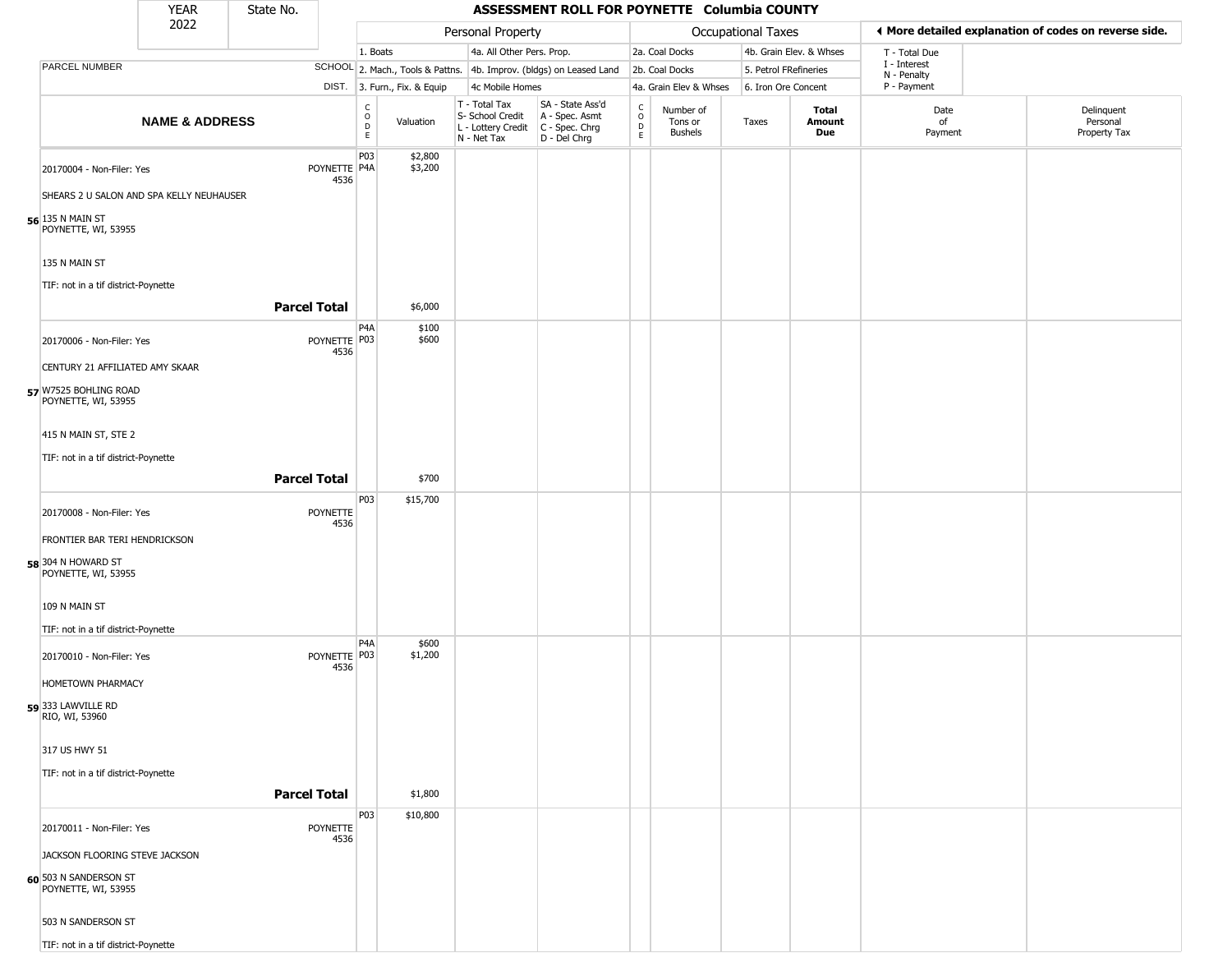|                                                        | <b>YEAR</b>                             | State No. |                         | ASSESSMENT ROLL FOR POYNETTE Columbia COUNTY |                              |                                                                                         |                                                                     |                                       |                                        |                       |                         |                             |                                                       |
|--------------------------------------------------------|-----------------------------------------|-----------|-------------------------|----------------------------------------------|------------------------------|-----------------------------------------------------------------------------------------|---------------------------------------------------------------------|---------------------------------------|----------------------------------------|-----------------------|-------------------------|-----------------------------|-------------------------------------------------------|
|                                                        | 2022                                    |           |                         |                                              |                              | Personal Property                                                                       |                                                                     |                                       |                                        | Occupational Taxes    |                         |                             | ♦ More detailed explanation of codes on reverse side. |
|                                                        |                                         |           |                         | 1. Boats                                     |                              | 4a. All Other Pers. Prop.                                                               |                                                                     |                                       | 2a. Coal Docks                         |                       | 4b. Grain Elev. & Whses | T - Total Due               |                                                       |
| PARCEL NUMBER                                          |                                         |           |                         |                                              |                              |                                                                                         | SCHOOL 2. Mach., Tools & Pattns. 4b. Improv. (bldgs) on Leased Land |                                       | 2b. Coal Docks                         | 5. Petrol FRefineries |                         | I - Interest<br>N - Penalty |                                                       |
|                                                        |                                         |           |                         |                                              | DIST. 3. Furn., Fix. & Equip | 4c Mobile Homes                                                                         |                                                                     |                                       | 4a. Grain Elev & Whses                 | 6. Iron Ore Concent   |                         | P - Payment                 |                                                       |
|                                                        | <b>NAME &amp; ADDRESS</b>               |           |                         | $\mathsf C$<br>$\mathsf O$<br>D<br>E         | Valuation                    | T - Total Tax<br>S- School Credit<br>L - Lottery Credit   C - Spec. Chrg<br>N - Net Tax | SA - State Ass'd<br>A - Spec. Asmt<br>D - Del Chrg                  | c<br>$\mathsf{o}$<br>D<br>$\mathsf E$ | Number of<br>Tons or<br><b>Bushels</b> | Taxes                 | Total<br>Amount<br>Due  | Date<br>of<br>Payment       | Delinquent<br>Personal<br>Property Tax                |
| 20170012 - Non-Filer: Yes                              |                                         |           | POYNETTE<br>4536        | P03                                          | \$5,300                      |                                                                                         |                                                                     |                                       |                                        |                       |                         |                             |                                                       |
| KIDS FIRST COURTNEY HOFFMAN                            |                                         |           |                         |                                              |                              |                                                                                         |                                                                     |                                       |                                        |                       |                         |                             |                                                       |
| $61$ <sup>214</sup> E SEWARD ST<br>POYNETTE, WI, 53955 |                                         |           |                         |                                              |                              |                                                                                         |                                                                     |                                       |                                        |                       |                         |                             |                                                       |
| 214 E SEWARD ST<br>TIF: not in a tif district-Poynette |                                         |           |                         |                                              |                              |                                                                                         |                                                                     |                                       |                                        |                       |                         |                             |                                                       |
| 20170013 - Non-Filer: Yes                              |                                         |           | POYNETTE                | P03                                          | \$21,500                     |                                                                                         |                                                                     |                                       |                                        |                       |                         |                             |                                                       |
|                                                        |                                         |           | 4536                    |                                              |                              |                                                                                         |                                                                     |                                       |                                        |                       |                         |                             |                                                       |
| 62 213 N MAIN ST, STE 102<br>POYNETTE, WI, 53955       | POYNETTE CHIROPRACTIC DAVID YAEGER      |           |                         |                                              |                              |                                                                                         |                                                                     |                                       |                                        |                       |                         |                             |                                                       |
| 213 N MAIN ST, STE 102                                 |                                         |           |                         |                                              |                              |                                                                                         |                                                                     |                                       |                                        |                       |                         |                             |                                                       |
| TIF: not in a tif district-Poynette                    |                                         |           |                         |                                              |                              |                                                                                         |                                                                     |                                       |                                        |                       |                         |                             |                                                       |
| 20170014 - Non-Filer: No                               |                                         |           | <b>POYNETTE</b><br>4536 | P03                                          | \$7,600                      |                                                                                         |                                                                     |                                       |                                        |                       |                         |                             |                                                       |
| <b>STYL'N ON MANE</b>                                  |                                         |           |                         |                                              |                              |                                                                                         |                                                                     |                                       |                                        |                       |                         |                             |                                                       |
| 63 106 N MAIN ST<br>POYNETTE, WI, 53955                |                                         |           |                         |                                              |                              |                                                                                         |                                                                     |                                       |                                        |                       |                         |                             |                                                       |
| 106 N MAIN ST                                          |                                         |           |                         |                                              |                              |                                                                                         |                                                                     |                                       |                                        |                       |                         |                             |                                                       |
| TIF: not in a tif district-Poynette                    |                                         |           |                         |                                              |                              |                                                                                         |                                                                     |                                       |                                        |                       |                         |                             |                                                       |
| 20170015 - Non-Filer: Yes                              |                                         |           | POYNETTE<br>4536        | P03                                          | \$9,200                      |                                                                                         |                                                                     |                                       |                                        |                       |                         |                             |                                                       |
| T&S CUSTOM TIM FINSTAD                                 |                                         |           |                         |                                              |                              |                                                                                         |                                                                     |                                       |                                        |                       |                         |                             |                                                       |
| 64 525 SANDERSON ST<br>POYNETTE, WI, 53955             |                                         |           |                         |                                              |                              |                                                                                         |                                                                     |                                       |                                        |                       |                         |                             |                                                       |
| 525 SANDERSON ST                                       |                                         |           |                         |                                              |                              |                                                                                         |                                                                     |                                       |                                        |                       |                         |                             |                                                       |
| TIF: not in a tif district-Poynette                    |                                         |           |                         |                                              |                              |                                                                                         |                                                                     |                                       |                                        |                       |                         |                             |                                                       |
| 20170017 - Non-Filer: No                               |                                         |           | POYNETTE<br>4536        | <b>P03</b>                                   | \$2,700                      |                                                                                         |                                                                     |                                       |                                        |                       |                         |                             |                                                       |
|                                                        | GREAT LAKES COCA-COLA DISTRIBUTION, LLC |           |                         |                                              |                              |                                                                                         |                                                                     |                                       |                                        |                       |                         |                             |                                                       |
| 65 6250 N RIVER RD, STE 9000<br>ROSEMONT, IL, 60018    |                                         |           |                         |                                              |                              |                                                                                         |                                                                     |                                       |                                        |                       |                         |                             |                                                       |
| VARIOUS                                                |                                         |           |                         |                                              |                              |                                                                                         |                                                                     |                                       |                                        |                       |                         |                             |                                                       |
| TIF: not in a tif district-Poynette                    |                                         |           |                         |                                              |                              |                                                                                         |                                                                     |                                       |                                        |                       |                         |                             |                                                       |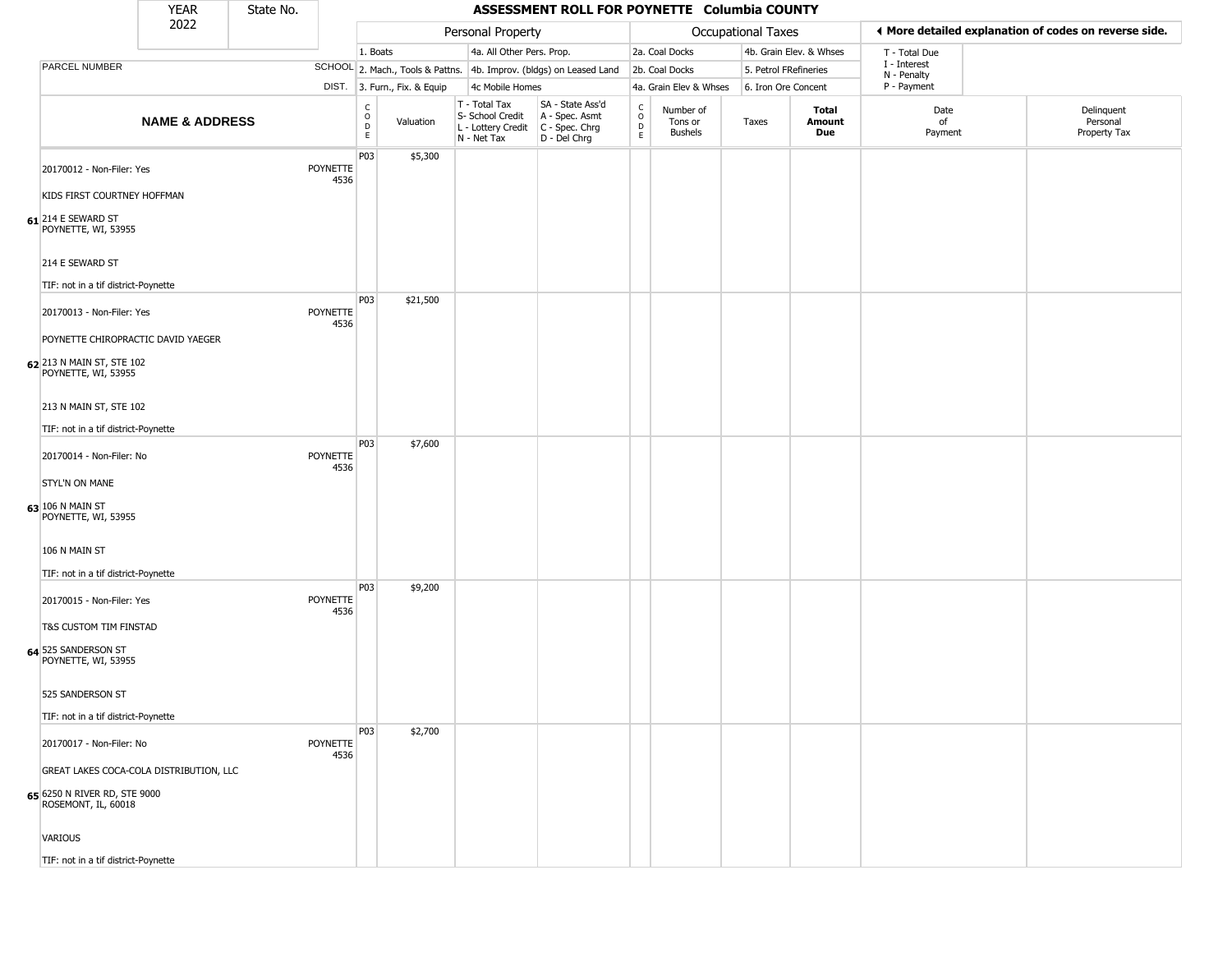|                                                         | <b>YEAR</b>               | State No. |                         | ASSESSMENT ROLL FOR POYNETTE Columbia COUNTY    |                              |                                                  |                                                                                           |                                    |                                        |                       |                         |                             |                                                       |
|---------------------------------------------------------|---------------------------|-----------|-------------------------|-------------------------------------------------|------------------------------|--------------------------------------------------|-------------------------------------------------------------------------------------------|------------------------------------|----------------------------------------|-----------------------|-------------------------|-----------------------------|-------------------------------------------------------|
|                                                         | 2022                      |           |                         |                                                 |                              | Personal Property                                |                                                                                           |                                    |                                        | Occupational Taxes    |                         |                             | ♦ More detailed explanation of codes on reverse side. |
|                                                         |                           |           |                         | 1. Boats                                        |                              | 4a. All Other Pers. Prop.                        |                                                                                           |                                    | 2a. Coal Docks                         |                       | 4b. Grain Elev. & Whses | T - Total Due               |                                                       |
| PARCEL NUMBER                                           |                           |           |                         |                                                 |                              |                                                  | SCHOOL 2. Mach., Tools & Pattns. 4b. Improv. (bldgs) on Leased Land                       |                                    | 2b. Coal Docks                         | 5. Petrol FRefineries |                         | I - Interest<br>N - Penalty |                                                       |
|                                                         |                           |           |                         |                                                 | DIST. 3. Furn., Fix. & Equip | 4c Mobile Homes                                  |                                                                                           |                                    | 4a. Grain Elev & Whses                 | 6. Iron Ore Concent   |                         | P - Payment                 |                                                       |
|                                                         | <b>NAME &amp; ADDRESS</b> |           |                         | $\begin{array}{c} C \\ O \\ D \\ E \end{array}$ | Valuation                    | T - Total Tax<br>S- School Credit<br>N - Net Tax | SA - State Ass'd<br>A - Spec. Asmt<br>L - Lottery Credit   C - Spec. Chrg<br>D - Del Chrg | $\mathsf{C}$<br>$\circ$<br>D<br>E. | Number of<br>Tons or<br><b>Bushels</b> | Taxes                 | Total<br>Amount<br>Due  | Date<br>of<br>Payment       | Delinquent<br>Personal<br>Property Tax                |
| 20180001 - Non-Filer: Yes                               |                           |           | <b>POYNETTE</b><br>4536 | P03                                             | \$3,200                      |                                                  |                                                                                           |                                    |                                        |                       |                         |                             |                                                       |
| HARRIS INSURANCE BRETT HARRIS                           |                           |           |                         |                                                 |                              |                                                  |                                                                                           |                                    |                                        |                       |                         |                             |                                                       |
| 66 350 PRAIRIE ST, STE 400<br>PRAIRIE DU SAC, WI, 53578 |                           |           |                         |                                                 |                              |                                                  |                                                                                           |                                    |                                        |                       |                         |                             |                                                       |
| 111 N MAIN ST                                           |                           |           |                         |                                                 |                              |                                                  |                                                                                           |                                    |                                        |                       |                         |                             |                                                       |
| TIF: not in a tif district-Poynette                     |                           |           |                         |                                                 |                              |                                                  |                                                                                           |                                    |                                        |                       |                         |                             |                                                       |
| 20180002 - Non-Filer: Yes                               |                           |           | POYNETTE P03<br>4536    | P <sub>4</sub> A                                | \$100<br>\$1,500             |                                                  |                                                                                           |                                    |                                        |                       |                         |                             |                                                       |
| BELCO VEHICLE SOLUTIONS TONY BELAY                      |                           |           |                         |                                                 |                              |                                                  |                                                                                           |                                    |                                        |                       |                         |                             |                                                       |
| 67 299 E NORTH ST<br>POYNETTE, WI, 53955                |                           |           |                         |                                                 |                              |                                                  |                                                                                           |                                    |                                        |                       |                         |                             |                                                       |
| 299 E NORTH ST                                          |                           |           |                         |                                                 |                              |                                                  |                                                                                           |                                    |                                        |                       |                         |                             |                                                       |
| TIF: not in a tif district-Poynette                     |                           |           |                         |                                                 |                              |                                                  |                                                                                           |                                    |                                        |                       |                         |                             |                                                       |
|                                                         |                           |           | <b>Parcel Total</b>     |                                                 | \$1,600                      |                                                  |                                                                                           |                                    |                                        |                       |                         |                             |                                                       |
|                                                         |                           |           |                         | P <sub>4</sub> A                                | \$1,900                      |                                                  |                                                                                           |                                    |                                        |                       |                         |                             |                                                       |
| 20180004 - Non-Filer: No                                |                           |           | POYNETTE<br>4536        |                                                 |                              |                                                  |                                                                                           |                                    |                                        |                       |                         |                             |                                                       |
| LAMAR ADVERTISING OF JANESVILLE                         |                           |           |                         |                                                 |                              |                                                  |                                                                                           |                                    |                                        |                       |                         |                             |                                                       |
| 68 PO BOX 66338<br>BATON ROUGE, LA, 70896               |                           |           |                         |                                                 |                              |                                                  |                                                                                           |                                    |                                        |                       |                         |                             |                                                       |
| VARIOUS                                                 |                           |           |                         |                                                 |                              |                                                  |                                                                                           |                                    |                                        |                       |                         |                             |                                                       |
| TIF: not in a tif district-Poynette                     |                           |           |                         |                                                 |                              |                                                  |                                                                                           |                                    |                                        |                       |                         |                             |                                                       |
| 20180005 - Non-Filer: No                                |                           |           | <b>POYNETTE</b><br>4536 | P03                                             | \$6,700                      |                                                  |                                                                                           |                                    |                                        |                       |                         |                             |                                                       |
| <b>HESKA CORP</b>                                       |                           |           |                         |                                                 |                              |                                                  |                                                                                           |                                    |                                        |                       |                         |                             |                                                       |
| 69 3760 ROCKY MOUNTAIN AVE<br>LOVELAND, CO, 80538       |                           |           |                         |                                                 |                              |                                                  |                                                                                           |                                    |                                        |                       |                         |                             |                                                       |
| 201 N US HIGHWAY 51                                     |                           |           |                         |                                                 |                              |                                                  |                                                                                           |                                    |                                        |                       |                         |                             |                                                       |
| TIF: not in a tif district-Poynette                     |                           |           |                         |                                                 |                              |                                                  |                                                                                           |                                    |                                        |                       |                         |                             |                                                       |
| 20180006 - Non-Filer: No                                |                           |           | POYNETTE<br>4536        | P <sub>4</sub> A                                | \$200                        |                                                  |                                                                                           |                                    |                                        |                       |                         |                             |                                                       |
| REDBOX AUTOMATED RETAIL, LLC                            |                           |           |                         |                                                 |                              |                                                  |                                                                                           |                                    |                                        |                       |                         |                             |                                                       |
| 70 PO BOX 72210<br>PHOENIX, AZ, 85050                   |                           |           |                         |                                                 |                              |                                                  |                                                                                           |                                    |                                        |                       |                         |                             |                                                       |
| 621 N HWY 51                                            |                           |           |                         |                                                 |                              |                                                  |                                                                                           |                                    |                                        |                       |                         |                             |                                                       |
| TIF: not in a tif district-Poynette                     |                           |           |                         |                                                 |                              |                                                  |                                                                                           |                                    |                                        |                       |                         |                             |                                                       |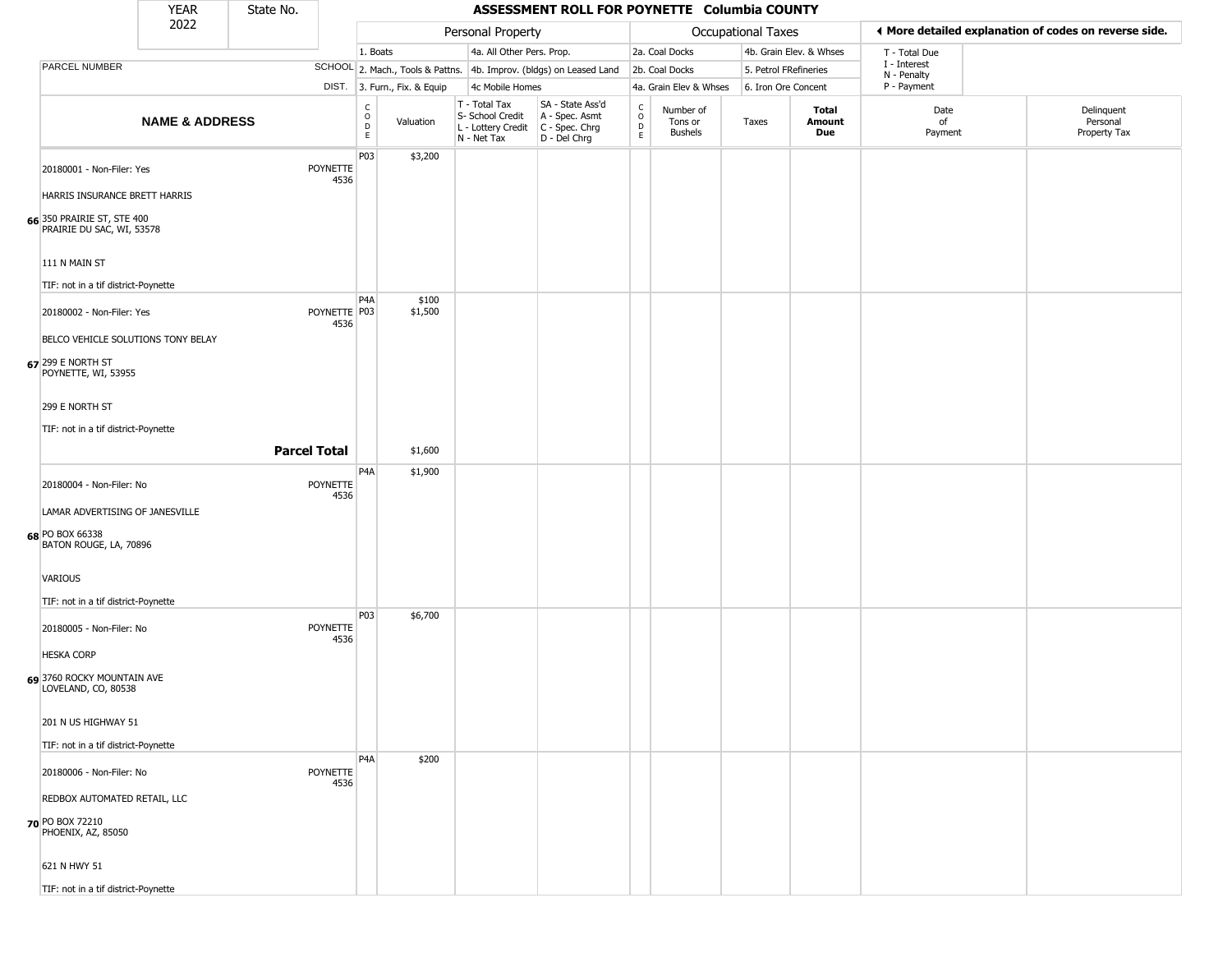|                                                            | <b>YEAR</b>               | State No. |                         | ASSESSMENT ROLL FOR POYNETTE Columbia COUNTY |                              |                                                                                         |                                                                     |                                               |                                        |                    |                         |                             |  |                                                       |
|------------------------------------------------------------|---------------------------|-----------|-------------------------|----------------------------------------------|------------------------------|-----------------------------------------------------------------------------------------|---------------------------------------------------------------------|-----------------------------------------------|----------------------------------------|--------------------|-------------------------|-----------------------------|--|-------------------------------------------------------|
|                                                            | 2022                      |           |                         |                                              |                              | Personal Property                                                                       |                                                                     |                                               |                                        | Occupational Taxes |                         |                             |  | ◀ More detailed explanation of codes on reverse side. |
|                                                            |                           |           |                         | 1. Boats                                     |                              | 4a. All Other Pers. Prop.                                                               |                                                                     |                                               | 2a. Coal Docks                         |                    | 4b. Grain Elev. & Whses | T - Total Due               |  |                                                       |
| <b>PARCEL NUMBER</b>                                       |                           |           |                         |                                              |                              |                                                                                         | SCHOOL 2. Mach., Tools & Pattns. 4b. Improv. (bldgs) on Leased Land |                                               | 2b. Coal Docks                         |                    | 5. Petrol FRefineries   | I - Interest<br>N - Penalty |  |                                                       |
|                                                            |                           |           |                         |                                              | DIST. 3. Furn., Fix. & Equip | 4c Mobile Homes                                                                         |                                                                     | 4a. Grain Elev & Whses<br>6. Iron Ore Concent |                                        | P - Payment        |                         |                             |  |                                                       |
|                                                            | <b>NAME &amp; ADDRESS</b> |           |                         | $_{\rm o}^{\rm c}$<br>$\mathsf D$<br>E       | Valuation                    | T - Total Tax<br>S- School Credit<br>L - Lottery Credit   C - Spec. Chrg<br>N - Net Tax | SA - State Ass'd<br>A - Spec. Asmt<br>D - Del Chrg                  | $\mathsf{C}$<br>$\circ$<br>D<br>E             | Number of<br>Tons or<br><b>Bushels</b> | Taxes              | Total<br>Amount<br>Due  | Date<br>of<br>Payment       |  | Delinquent<br>Personal<br>Property Tax                |
| 20190001 - Non-Filer: No                                   |                           |           | <b>POYNETTE</b><br>4536 | P03                                          | \$200                        |                                                                                         |                                                                     |                                               |                                        |                    |                         |                             |  |                                                       |
| THE AMERICAN BOTTLING COMPANY                              |                           |           |                         |                                              |                              |                                                                                         |                                                                     |                                               |                                        |                    |                         |                             |  |                                                       |
| 71 PO BOX 1925<br>FRISCO, TX, 750034                       |                           |           |                         |                                              |                              |                                                                                         |                                                                     |                                               |                                        |                    |                         |                             |  |                                                       |
| 621 N US HIGHWAY 51<br>TIF: not in a tif district-Poynette |                           |           |                         |                                              |                              |                                                                                         |                                                                     |                                               |                                        |                    |                         |                             |  |                                                       |
| 20190002 - Non-Filer: No                                   |                           |           | <b>POYNETTE</b>         | P03                                          | \$1,100                      |                                                                                         |                                                                     |                                               |                                        |                    |                         |                             |  |                                                       |
| WABASHA LEASING, LLC                                       |                           |           | 4536                    |                                              |                              |                                                                                         |                                                                     |                                               |                                        |                    |                         |                             |  |                                                       |
| 72 PO BOX 80615<br>INDIANAPOLIS, IN, 46280                 |                           |           |                         |                                              |                              |                                                                                         |                                                                     |                                               |                                        |                    |                         |                             |  |                                                       |
| 532 N US HWY 51                                            |                           |           |                         |                                              |                              |                                                                                         |                                                                     |                                               |                                        |                    |                         |                             |  |                                                       |
| TIF: not in a tif district-Poynette                        |                           |           |                         |                                              |                              |                                                                                         |                                                                     |                                               |                                        |                    |                         |                             |  |                                                       |
| 20190003 - Non-Filer: No                                   |                           |           | POYNETTE<br>4536        | P03                                          | \$900                        |                                                                                         |                                                                     |                                               |                                        |                    |                         |                             |  |                                                       |
| WELLS FARGO VENDOR FINANCIAL SERV, LLC<br>73 PO BOX 362000 |                           |           |                         |                                              |                              |                                                                                         |                                                                     |                                               |                                        |                    |                         |                             |  |                                                       |
| BILLINGS, MT, 59107-6200                                   |                           |           |                         |                                              |                              |                                                                                         |                                                                     |                                               |                                        |                    |                         |                             |  |                                                       |
| 238 W SEWARD ST                                            |                           |           |                         |                                              |                              |                                                                                         |                                                                     |                                               |                                        |                    |                         |                             |  |                                                       |
| TIF: not in a tif district-Poynette                        |                           |           |                         |                                              |                              |                                                                                         |                                                                     |                                               |                                        |                    |                         |                             |  |                                                       |
| 20190004 - Non-Filer: Yes                                  |                           |           | <b>POYNETTE</b><br>4536 | P03                                          | \$30,800                     |                                                                                         |                                                                     |                                               |                                        |                    |                         |                             |  |                                                       |
| HUNTINGTON NATIONAL BANK                                   |                           |           |                         |                                              |                              |                                                                                         |                                                                     |                                               |                                        |                    |                         |                             |  |                                                       |
| 74 1405 XENIUM LANE NORTH<br>PLYMOUTH, MN, 55441           |                           |           |                         |                                              |                              |                                                                                         |                                                                     |                                               |                                        |                    |                         |                             |  |                                                       |
| 1004 LINKS DR                                              |                           |           |                         |                                              |                              |                                                                                         |                                                                     |                                               |                                        |                    |                         |                             |  |                                                       |
| TIF: not in a tif district-Poynette                        |                           |           |                         |                                              |                              |                                                                                         |                                                                     |                                               |                                        |                    |                         |                             |  |                                                       |
| 20190006 - Non-Filer: Yes                                  |                           |           | POYNETTE<br>4536        | P03                                          | \$19,600                     |                                                                                         |                                                                     |                                               |                                        |                    |                         |                             |  |                                                       |
| <b>WHISPERING PINES</b>                                    |                           |           |                         |                                              |                              |                                                                                         |                                                                     |                                               |                                        |                    |                         |                             |  |                                                       |
| 75 N3063 STEBBINS RD<br>POYNETTE, WI, 53955                |                           |           |                         |                                              |                              |                                                                                         |                                                                     |                                               |                                        |                    |                         |                             |  |                                                       |
| 101 BETHEL DR                                              |                           |           |                         |                                              |                              |                                                                                         |                                                                     |                                               |                                        |                    |                         |                             |  |                                                       |
| TIF: not in a tif district-Poynette                        |                           |           |                         |                                              |                              |                                                                                         |                                                                     |                                               |                                        |                    |                         |                             |  |                                                       |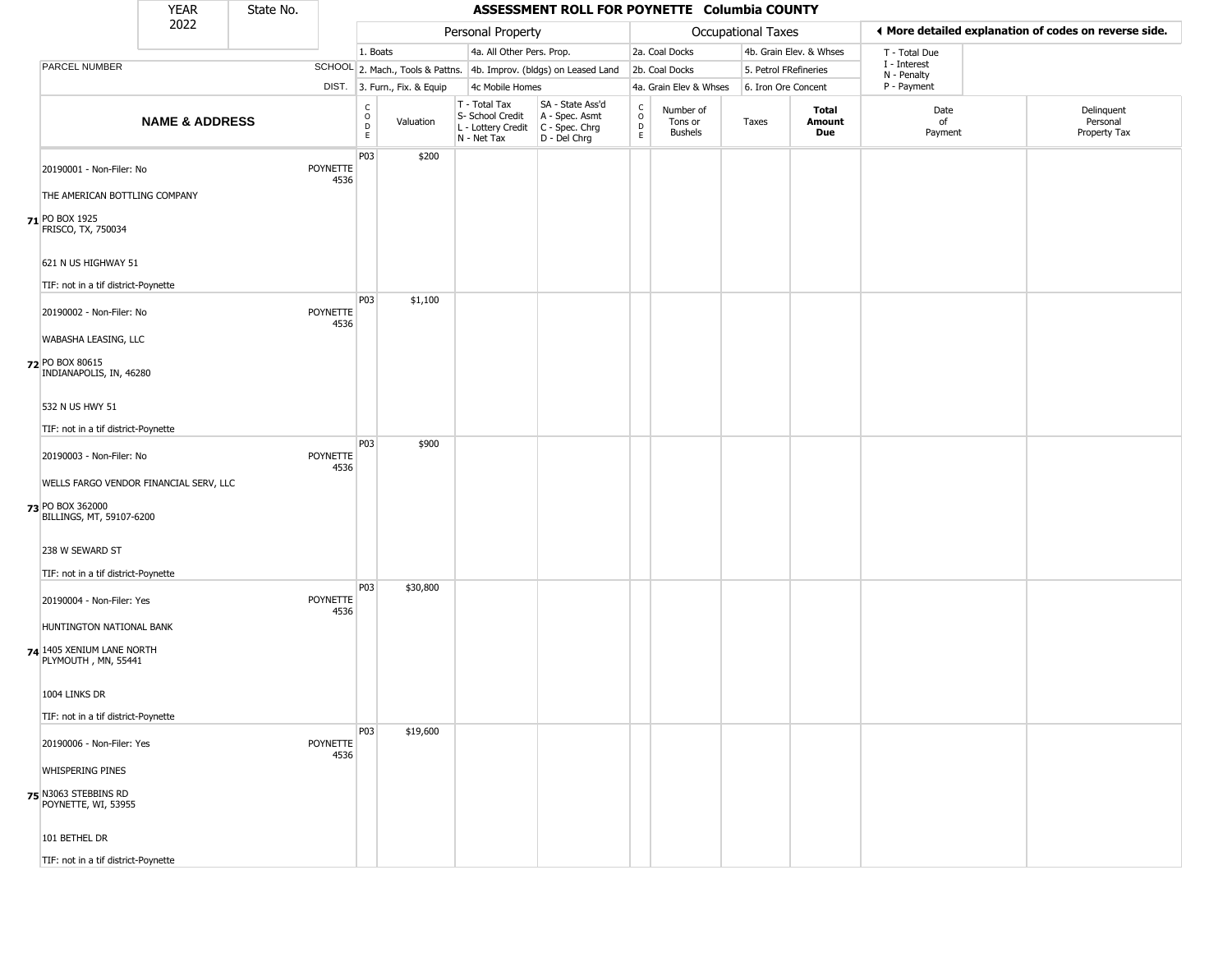|                                               | <b>YEAR</b>               | State No. |                      |                                |                              |  | ASSESSMENT ROLL FOR POYNETTE Columbia COUNTY     |                                                                                         |                                              |                                        |                       |                         |                                                       |  |                                        |
|-----------------------------------------------|---------------------------|-----------|----------------------|--------------------------------|------------------------------|--|--------------------------------------------------|-----------------------------------------------------------------------------------------|----------------------------------------------|----------------------------------------|-----------------------|-------------------------|-------------------------------------------------------|--|----------------------------------------|
|                                               | 2022                      |           |                      |                                |                              |  | Personal Property                                |                                                                                         |                                              |                                        | Occupational Taxes    |                         | ◀ More detailed explanation of codes on reverse side. |  |                                        |
|                                               |                           |           |                      | 1. Boats                       |                              |  | 4a. All Other Pers. Prop.                        |                                                                                         |                                              | 2a. Coal Docks                         |                       | 4b. Grain Elev. & Whses | T - Total Due                                         |  |                                        |
| <b>PARCEL NUMBER</b>                          |                           |           |                      |                                |                              |  |                                                  | SCHOOL 2. Mach., Tools & Pattns. 4b. Improv. (bldgs) on Leased Land                     |                                              | 2b. Coal Docks                         | 5. Petrol FRefineries |                         | I - Interest<br>N - Penalty                           |  |                                        |
|                                               |                           |           |                      |                                | DIST. 3. Furn., Fix. & Equip |  | 4c Mobile Homes                                  |                                                                                         |                                              | 4a. Grain Elev & Whses                 | 6. Iron Ore Concent   |                         | P - Payment                                           |  |                                        |
|                                               | <b>NAME &amp; ADDRESS</b> |           |                      | $\rm _o^C$<br>$\mathsf D$<br>E | Valuation                    |  | T - Total Tax<br>S- School Credit<br>N - Net Tax | SA - State Ass'd<br>A - Spec. Asmt<br>L - Lottery Credit C - Spec. Chrg<br>D - Del Chrg | $\frac{c}{0}$<br>$\mathsf{D}$<br>$\mathsf E$ | Number of<br>Tons or<br><b>Bushels</b> | Taxes                 | Total<br>Amount<br>Due  | Date<br>of<br>Payment                                 |  | Delinquent<br>Personal<br>Property Tax |
| 20200002 - Non-Filer: Yes                     |                           |           | POYNETTE<br>4536     | P03                            | \$1,000                      |  |                                                  |                                                                                         |                                              |                                        |                       |                         |                                                       |  |                                        |
| ROCK SOLID HEATING & AIR                      |                           |           |                      |                                |                              |  |                                                  |                                                                                         |                                              |                                        |                       |                         |                                                       |  |                                        |
| <b>76 PO BOX 393</b><br>POYNETTE, WI, 53955   |                           |           |                      |                                |                              |  |                                                  |                                                                                         |                                              |                                        |                       |                         |                                                       |  |                                        |
| 303 S MAIN ST                                 |                           |           |                      |                                |                              |  |                                                  |                                                                                         |                                              |                                        |                       |                         |                                                       |  |                                        |
| TIF: not in a tif district-Poynette           |                           |           |                      |                                |                              |  |                                                  |                                                                                         |                                              |                                        |                       |                         |                                                       |  |                                        |
| 20200003 - Non-Filer: Yes                     |                           |           | POYNETTE<br>4536     | P03                            | \$3,300                      |  |                                                  |                                                                                         |                                              |                                        |                       |                         |                                                       |  |                                        |
| POYNETTE LAUNDROMAT GARY AND DIANA KASCHINSKE |                           |           |                      |                                |                              |  |                                                  |                                                                                         |                                              |                                        |                       |                         |                                                       |  |                                        |
| 77 237 COLBY BLVD<br>POYNETTE, WI, 53955      |                           |           |                      |                                |                              |  |                                                  |                                                                                         |                                              |                                        |                       |                         |                                                       |  |                                        |
| 217 E SEWARD ST                               |                           |           |                      |                                |                              |  |                                                  |                                                                                         |                                              |                                        |                       |                         |                                                       |  |                                        |
| TIF: not in a tif district-Poynette           |                           |           |                      |                                |                              |  |                                                  |                                                                                         |                                              |                                        |                       |                         |                                                       |  |                                        |
| 20210000 - Non-Filer: No                      |                           |           | POYNETTE e           | Stat<br>4536 Ass               | \$0                          |  |                                                  |                                                                                         |                                              |                                        |                       |                         |                                                       |  |                                        |
| SUPERIOR ONE SOLUTIONS                        |                           |           |                      | ess<br>ed                      |                              |  |                                                  |                                                                                         |                                              |                                        |                       |                         |                                                       |  |                                        |
| 78 W5940 DRAKE RD<br>RIO, WI, 53960           |                           |           |                      |                                |                              |  |                                                  |                                                                                         |                                              |                                        |                       |                         |                                                       |  |                                        |
| 605 N HWY 51                                  |                           |           |                      |                                |                              |  |                                                  |                                                                                         |                                              |                                        |                       |                         |                                                       |  |                                        |
| TIF: not in a tif district-Poynette           |                           |           |                      |                                |                              |  |                                                  |                                                                                         |                                              |                                        |                       |                         |                                                       |  |                                        |
| 20210001 - Non-Filer: No                      |                           |           | POYNETTE P03<br>4536 | P <sub>4</sub> A               | \$100<br>\$2,000             |  |                                                  |                                                                                         |                                              |                                        |                       |                         |                                                       |  |                                        |
| <b>OCD GRAPHIX &amp; APPAREL</b>              |                           |           |                      |                                |                              |  |                                                  |                                                                                         |                                              |                                        |                       |                         |                                                       |  |                                        |
| 79 569 MCMILLAN RD<br>POYNETTE, WI, 53955     |                           |           |                      |                                |                              |  |                                                  |                                                                                         |                                              |                                        |                       |                         |                                                       |  |                                        |
| 105 N MAIN ST                                 |                           |           |                      |                                |                              |  |                                                  |                                                                                         |                                              |                                        |                       |                         |                                                       |  |                                        |
| TIF: not in a tif district-Poynette           |                           |           |                      |                                |                              |  |                                                  |                                                                                         |                                              |                                        |                       |                         |                                                       |  |                                        |
|                                               |                           |           | <b>Parcel Total</b>  |                                | \$2,100                      |  |                                                  |                                                                                         |                                              |                                        |                       |                         |                                                       |  |                                        |
|                                               |                           |           |                      | P <sub>4</sub> A               | \$500                        |  |                                                  |                                                                                         |                                              |                                        |                       |                         |                                                       |  |                                        |
| 20210002 - Non-Filer: No                      |                           |           | POYNETTE P03<br>4536 |                                | \$9,000                      |  |                                                  |                                                                                         |                                              |                                        |                       |                         |                                                       |  |                                        |
| THE GREEN STEM FLORALS AND GIFTS              |                           |           |                      |                                |                              |  |                                                  |                                                                                         |                                              |                                        |                       |                         |                                                       |  |                                        |
| 80 1030 SOPHA COURT<br>POYNETTE, WI, 53955    |                           |           |                      |                                |                              |  |                                                  |                                                                                         |                                              |                                        |                       |                         |                                                       |  |                                        |
| 126 N MAIN ST STE A                           |                           |           |                      |                                |                              |  |                                                  |                                                                                         |                                              |                                        |                       |                         |                                                       |  |                                        |
| TIF: not in a tif district-Poynette           |                           |           |                      |                                |                              |  |                                                  |                                                                                         |                                              |                                        |                       |                         |                                                       |  |                                        |
|                                               |                           |           | <b>Parcel Total</b>  |                                | \$9,500                      |  |                                                  |                                                                                         |                                              |                                        |                       |                         |                                                       |  |                                        |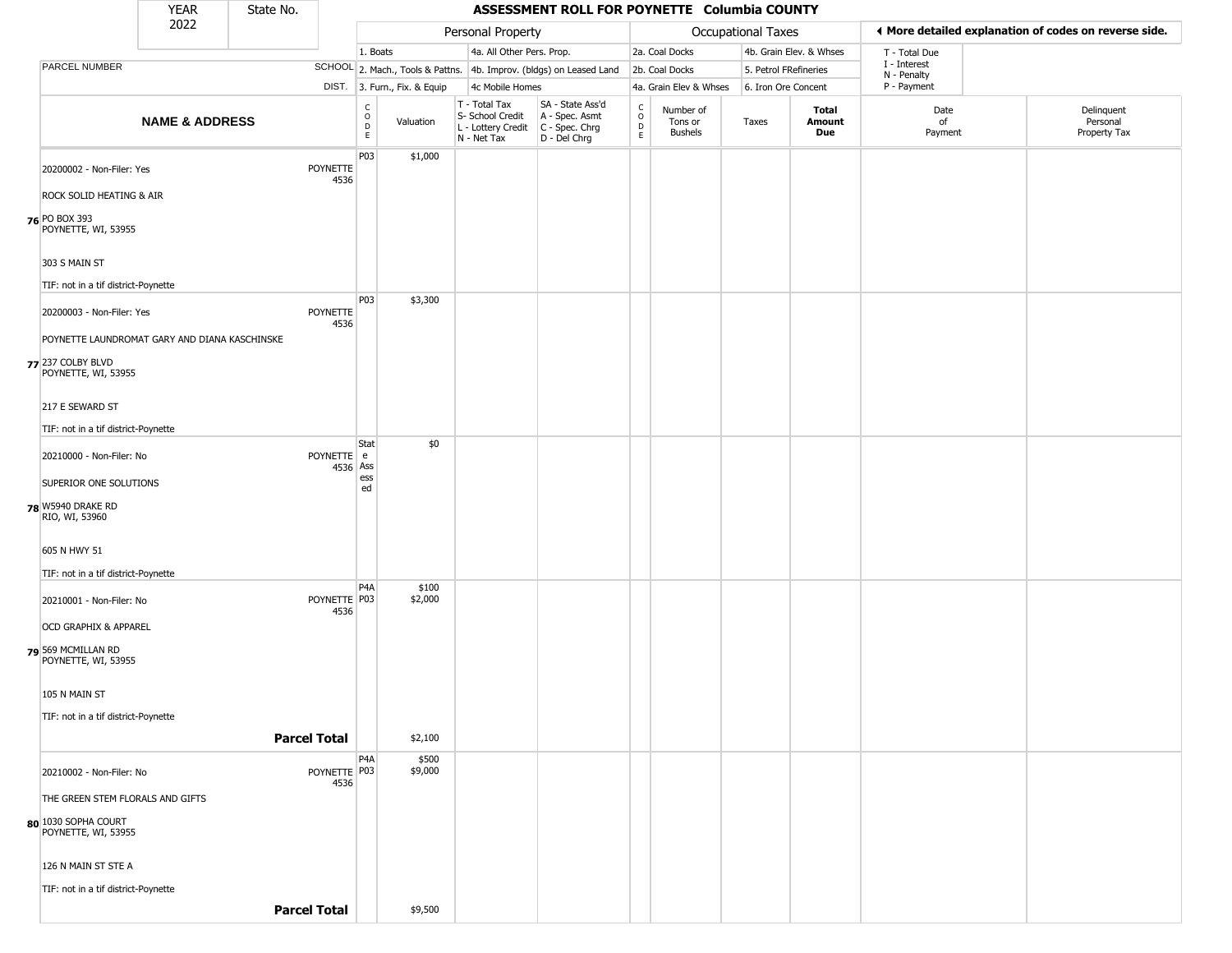|                                                          | <b>YEAR</b>               | State No. |                         |                                  |                              |                                                                                         | ASSESSMENT ROLL FOR POYNETTE Columbia COUNTY                        |                                                          |                                 |                       |                         |                             |                                                       |
|----------------------------------------------------------|---------------------------|-----------|-------------------------|----------------------------------|------------------------------|-----------------------------------------------------------------------------------------|---------------------------------------------------------------------|----------------------------------------------------------|---------------------------------|-----------------------|-------------------------|-----------------------------|-------------------------------------------------------|
|                                                          | 2022                      |           |                         |                                  |                              | Personal Property                                                                       |                                                                     |                                                          |                                 | Occupational Taxes    |                         |                             | ◀ More detailed explanation of codes on reverse side. |
|                                                          |                           |           |                         | 1. Boats                         |                              | 4a. All Other Pers. Prop.                                                               |                                                                     |                                                          | 2a. Coal Docks                  |                       | 4b. Grain Elev. & Whses | T - Total Due               |                                                       |
| <b>PARCEL NUMBER</b>                                     |                           |           |                         |                                  |                              |                                                                                         | SCHOOL 2. Mach., Tools & Pattns. 4b. Improv. (bldgs) on Leased Land |                                                          | 2b. Coal Docks                  | 5. Petrol FRefineries |                         | I - Interest<br>N - Penalty |                                                       |
|                                                          |                           |           |                         |                                  | DIST. 3. Furn., Fix. & Equip | 4c Mobile Homes                                                                         |                                                                     |                                                          | 4a. Grain Elev & Whses          | 6. Iron Ore Concent   |                         | P - Payment                 |                                                       |
|                                                          | <b>NAME &amp; ADDRESS</b> |           |                         | C<br>$\circ$<br>$\mathsf D$<br>E | Valuation                    | T - Total Tax<br>S- School Credit<br>L - Lottery Credit   C - Spec. Chrg<br>N - Net Tax | SA - State Ass'd<br>A - Spec. Asmt<br>D - Del Chrg                  | $\begin{matrix} 0 \\ 0 \\ D \end{matrix}$<br>$\mathsf E$ | Number of<br>Tons or<br>Bushels | Taxes                 | Total<br>Amount<br>Due  | Date<br>of<br>Payment       | Delinquent<br>Personal<br>Property Tax                |
| 20210003 - Non-Filer: No                                 |                           |           | POYNETTE<br>4536        | P03                              | \$700                        |                                                                                         |                                                                     |                                                          |                                 |                       |                         |                             |                                                       |
| HALLMARK MARKETING COMPANY, LLC                          |                           |           |                         |                                  |                              |                                                                                         |                                                                     |                                                          |                                 |                       |                         |                             |                                                       |
| 81 PO BOX 419479- TAX 407<br>KANSAS CITY, MO, 64141-6479 |                           |           |                         |                                  |                              |                                                                                         |                                                                     |                                                          |                                 |                       |                         |                             |                                                       |
| 218 US HIGHWAY 51                                        |                           |           |                         |                                  |                              |                                                                                         |                                                                     |                                                          |                                 |                       |                         |                             |                                                       |
| TIF: not in a tif district-Poynette                      |                           |           |                         |                                  |                              |                                                                                         |                                                                     |                                                          |                                 |                       |                         |                             |                                                       |
| 20210004 - Non-Filer: No                                 |                           |           | POYNETTE<br>4536        | P03                              | \$800                        |                                                                                         |                                                                     |                                                          |                                 |                       |                         |                             |                                                       |
| ELAVAON, INC                                             |                           |           |                         |                                  |                              |                                                                                         |                                                                     |                                                          |                                 |                       |                         |                             |                                                       |
| 82 2 CONCOURSE PARKWAY STE 800<br>ATLANTA, GA, 30328     |                           |           |                         |                                  |                              |                                                                                         |                                                                     |                                                          |                                 |                       |                         |                             |                                                       |
| 532 US HIGHWAY 51                                        |                           |           |                         |                                  |                              |                                                                                         |                                                                     |                                                          |                                 |                       |                         |                             |                                                       |
| TIF: not in a tif district-Poynette                      |                           |           |                         |                                  |                              |                                                                                         |                                                                     |                                                          |                                 |                       |                         |                             |                                                       |
| 20210005 - Non-Filer: Yes                                |                           |           | <b>POYNETTE</b><br>4536 | P03                              | \$200                        |                                                                                         |                                                                     |                                                          |                                 |                       |                         |                             |                                                       |
| NEW AQUA, LLC DBA AQUA SYSTEMS                           |                           |           |                         |                                  |                              |                                                                                         |                                                                     |                                                          |                                 |                       |                         |                             |                                                       |
| 83 7785 E US HIGHWAY 36<br>AVON, IN, 46123               |                           |           |                         |                                  |                              |                                                                                         |                                                                     |                                                          |                                 |                       |                         |                             |                                                       |
| <b>VARIOUS</b>                                           |                           |           |                         |                                  |                              |                                                                                         |                                                                     |                                                          |                                 |                       |                         |                             |                                                       |
| TIF: not in a tif district-Poynette                      |                           |           |                         |                                  |                              |                                                                                         |                                                                     |                                                          |                                 |                       |                         |                             |                                                       |
| 20220001 - Non-Filer: Yes                                |                           |           | POYNETTE P03<br>4536    | P <sub>4</sub> A                 | \$1,100<br>\$2,600           |                                                                                         |                                                                     |                                                          |                                 |                       |                         |                             |                                                       |
| WHOLEISTIC HEALING WELLNESS CLINIC & LEARNING CENTER     |                           |           |                         |                                  |                              |                                                                                         |                                                                     |                                                          |                                 |                       |                         |                             |                                                       |
| 84 1000 LINKS DR STE 1<br>POYNETTE, WI, 53955            |                           |           |                         |                                  |                              |                                                                                         |                                                                     |                                                          |                                 |                       |                         |                             |                                                       |
| 1000 LINKS DR STE 1                                      |                           |           |                         |                                  |                              |                                                                                         |                                                                     |                                                          |                                 |                       |                         |                             |                                                       |
| TIF: not in a tif district-Poynette                      |                           |           |                         |                                  |                              |                                                                                         |                                                                     |                                                          |                                 |                       |                         |                             |                                                       |
|                                                          |                           |           | <b>Parcel Total</b>     |                                  | \$3,700                      |                                                                                         |                                                                     |                                                          |                                 |                       |                         |                             |                                                       |
| 20220002 - Non-Filer: Yes                                |                           |           | POYNETTE P03            | P4A                              | \$1,600<br>\$2,800           |                                                                                         |                                                                     |                                                          |                                 |                       |                         |                             |                                                       |
| HOMETOWN NUTRITION                                       |                           |           | 4536                    |                                  |                              |                                                                                         |                                                                     |                                                          |                                 |                       |                         |                             |                                                       |
| 85 400 HWY 51<br>POYNETTE, WI, 53955                     |                           |           |                         |                                  |                              |                                                                                         |                                                                     |                                                          |                                 |                       |                         |                             |                                                       |
| 400 HWY 51                                               |                           |           |                         |                                  |                              |                                                                                         |                                                                     |                                                          |                                 |                       |                         |                             |                                                       |
| TIF: not in a tif district-Poynette                      |                           |           |                         |                                  |                              |                                                                                         |                                                                     |                                                          |                                 |                       |                         |                             |                                                       |
|                                                          |                           |           | <b>Parcel Total</b>     |                                  | \$4,400                      |                                                                                         |                                                                     |                                                          |                                 |                       |                         |                             |                                                       |
|                                                          |                           |           |                         |                                  |                              |                                                                                         |                                                                     |                                                          |                                 |                       |                         |                             |                                                       |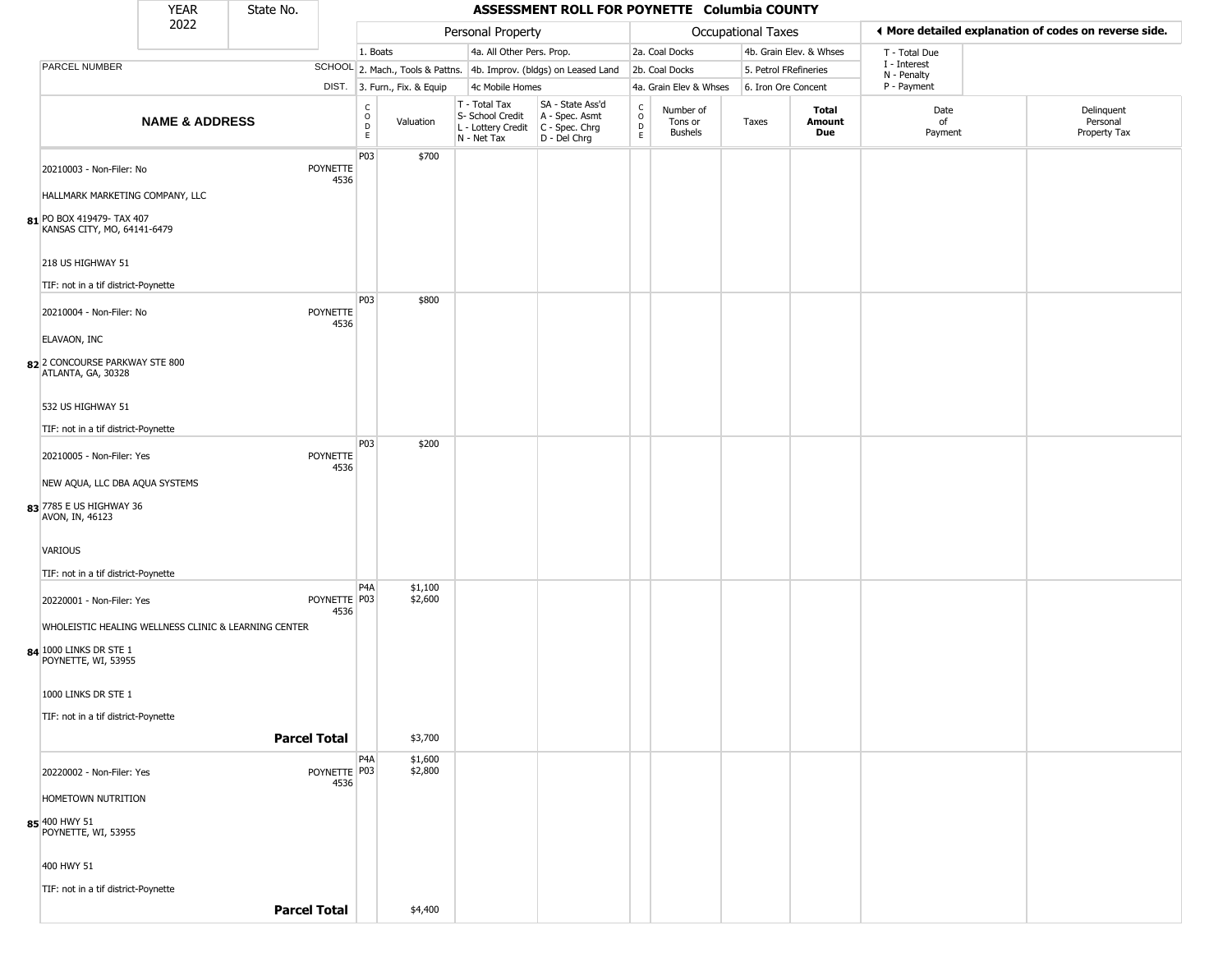|                                                                                                | <b>YEAR</b>               | State No. |                         |                                                | ASSESSMENT ROLL FOR POYNETTE Columbia COUNTY |                                                                                                    |                                                                     |                                                 |                                 |                       |                         |                             |  |                                                       |
|------------------------------------------------------------------------------------------------|---------------------------|-----------|-------------------------|------------------------------------------------|----------------------------------------------|----------------------------------------------------------------------------------------------------|---------------------------------------------------------------------|-------------------------------------------------|---------------------------------|-----------------------|-------------------------|-----------------------------|--|-------------------------------------------------------|
|                                                                                                | 2022                      |           |                         |                                                |                                              | Personal Property                                                                                  |                                                                     |                                                 |                                 | Occupational Taxes    |                         |                             |  | ◀ More detailed explanation of codes on reverse side. |
|                                                                                                |                           |           |                         | 1. Boats                                       |                                              | 4a. All Other Pers. Prop.                                                                          |                                                                     |                                                 | 2a. Coal Docks                  |                       | 4b. Grain Elev. & Whses | T - Total Due               |  |                                                       |
| PARCEL NUMBER                                                                                  |                           |           |                         |                                                |                                              |                                                                                                    | SCHOOL 2. Mach., Tools & Pattns. 4b. Improv. (bldgs) on Leased Land |                                                 | 2b. Coal Docks                  | 5. Petrol FRefineries |                         | I - Interest<br>N - Penalty |  |                                                       |
|                                                                                                |                           |           |                         |                                                | DIST. 3. Furn., Fix. & Equip                 | 4c Mobile Homes                                                                                    |                                                                     |                                                 | 4a. Grain Elev & Whses          | 6. Iron Ore Concent   |                         | P - Payment                 |  |                                                       |
|                                                                                                | <b>NAME &amp; ADDRESS</b> |           |                         | $\begin{matrix} 0 \\ 0 \\ D \end{matrix}$<br>E | Valuation                                    | T - Total Tax<br>S- School Credit<br>L - Lottery Credit C - Spec. Chrg<br>N - Net Tax D - Del Chrg | SA - State Ass'd<br>A - Spec. Asmt                                  | $\begin{array}{c} C \\ O \\ D \\ E \end{array}$ | Number of<br>Tons or<br>Bushels | Taxes                 | Total<br>Amount<br>Due  | Date<br>of<br>Payment       |  | Delinquent<br>Personal<br>Property Tax                |
| 20220003 - Non-Filer: No                                                                       |                           |           | <b>POYNETTE</b><br>4536 |                                                | \$0                                          |                                                                                                    |                                                                     |                                                 |                                 |                       |                         |                             |  |                                                       |
| SPOK, INC                                                                                      |                           |           |                         |                                                |                                              |                                                                                                    |                                                                     |                                                 |                                 |                       |                         |                             |  |                                                       |
| 86 PO BOX 330489<br>NASHVILLE, TN, 37203                                                       |                           |           |                         |                                                |                                              |                                                                                                    |                                                                     |                                                 |                                 |                       |                         |                             |  |                                                       |
| VARIOUS                                                                                        |                           |           |                         |                                                |                                              |                                                                                                    |                                                                     |                                                 |                                 |                       |                         |                             |  |                                                       |
| TIF: not in a tif district-Poynette                                                            |                           |           |                         |                                                |                                              |                                                                                                    |                                                                     |                                                 |                                 |                       |                         |                             |  |                                                       |
| 20220004 - Non-Filer: No                                                                       |                           |           | POYNETTE<br>4536        | P03                                            | \$2,900                                      |                                                                                                    |                                                                     |                                                 |                                 |                       |                         |                             |  |                                                       |
| WELLS FARGO FINANCIAL LEASING, INC DBA: WELLS PROP TAX<br><b>COMPLIANCE</b><br>87 PO BOX 36200 |                           |           |                         |                                                |                                              |                                                                                                    |                                                                     |                                                 |                                 |                       |                         |                             |  |                                                       |
| BILLINGS, MT, 59107-6200                                                                       |                           |           |                         |                                                |                                              |                                                                                                    |                                                                     |                                                 |                                 |                       |                         |                             |  |                                                       |
| 105 S MAIN ST                                                                                  |                           |           |                         |                                                |                                              |                                                                                                    |                                                                     |                                                 |                                 |                       |                         |                             |  |                                                       |
| TIF: not in a tif district-Poynette                                                            |                           |           |                         | P03                                            | \$200                                        |                                                                                                    |                                                                     |                                                 |                                 |                       |                         |                             |  |                                                       |
| 20220005 - Non-Filer: No<br>ADT COMMERCIAL, LLC                                                |                           |           | <b>POYNETTE</b><br>4536 |                                                |                                              |                                                                                                    |                                                                     |                                                 |                                 |                       |                         |                             |  |                                                       |
|                                                                                                |                           |           |                         |                                                |                                              |                                                                                                    |                                                                     |                                                 |                                 |                       |                         |                             |  |                                                       |
| 88 PO BOX 54767<br>LEXINGTON, KY, 40555                                                        |                           |           |                         |                                                |                                              |                                                                                                    |                                                                     |                                                 |                                 |                       |                         |                             |  |                                                       |
| VARIOUS                                                                                        |                           |           |                         |                                                |                                              |                                                                                                    |                                                                     |                                                 |                                 |                       |                         |                             |  |                                                       |
| TIF: not in a tif district-Poynette                                                            |                           |           |                         |                                                |                                              |                                                                                                    |                                                                     |                                                 |                                 |                       |                         |                             |  |                                                       |
| 20220006 - Non-Filer: No                                                                       |                           |           | POYNETTE<br>4536        | P03                                            | \$600                                        |                                                                                                    |                                                                     |                                                 |                                 |                       |                         |                             |  |                                                       |
| RACHEL SCHUSTER                                                                                |                           |           |                         |                                                |                                              |                                                                                                    |                                                                     |                                                 |                                 |                       |                         |                             |  |                                                       |
| 89 W8265 BILKIE RD<br>POYNETTE, WI, 53955                                                      |                           |           |                         |                                                |                                              |                                                                                                    |                                                                     |                                                 |                                 |                       |                         |                             |  |                                                       |
| 105 N MAIN ST                                                                                  |                           |           |                         |                                                |                                              |                                                                                                    |                                                                     |                                                 |                                 |                       |                         |                             |  |                                                       |
| TIF: not in a tif district-Poynette                                                            |                           |           |                         |                                                |                                              |                                                                                                    |                                                                     |                                                 |                                 |                       |                         |                             |  |                                                       |
| 20220007 - Non-Filer: Yes                                                                      |                           |           | POYNETTE P03<br>4536    | P <sub>4</sub> A                               | \$2,400<br>\$6,600                           |                                                                                                    |                                                                     |                                                 |                                 |                       |                         |                             |  |                                                       |
| THE BACKWOODS PARTY ROOM                                                                       |                           |           |                         |                                                |                                              |                                                                                                    |                                                                     |                                                 |                                 |                       |                         |                             |  |                                                       |
| 90 1000 LINKS DR<br>POYNETTE, WI, 53955                                                        |                           |           |                         |                                                |                                              |                                                                                                    |                                                                     |                                                 |                                 |                       |                         |                             |  |                                                       |
| 1000 LINKS DR                                                                                  |                           |           |                         |                                                |                                              |                                                                                                    |                                                                     |                                                 |                                 |                       |                         |                             |  |                                                       |
| TIF: not in a tif district-Poynette                                                            |                           |           |                         |                                                |                                              |                                                                                                    |                                                                     |                                                 |                                 |                       |                         |                             |  |                                                       |
|                                                                                                |                           |           | <b>Parcel Total</b>     |                                                | \$9,000                                      |                                                                                                    |                                                                     |                                                 |                                 |                       |                         |                             |  |                                                       |

**NO. OF PARCELS 90 TOTALS**  $\bullet$  707,600.00